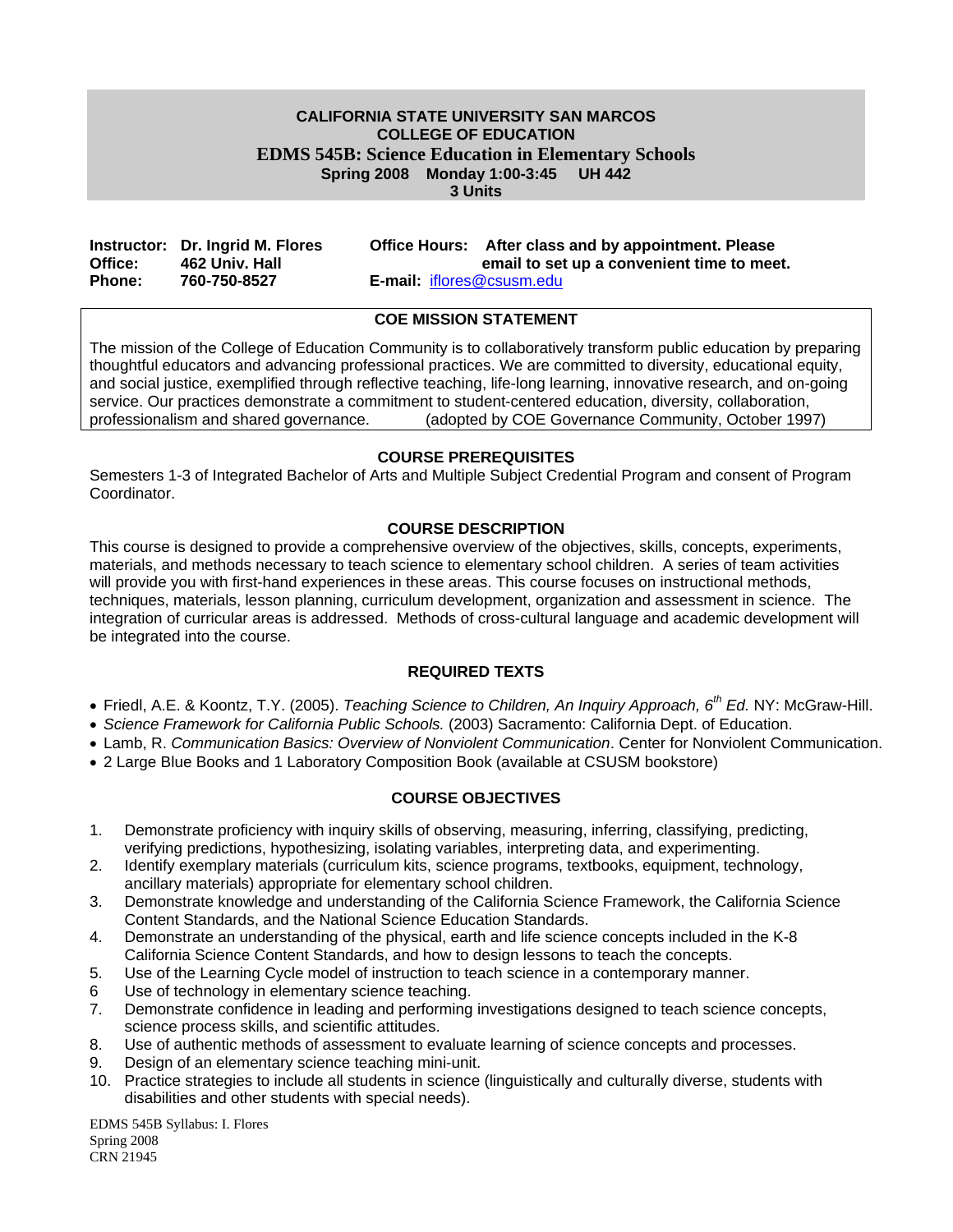## **COURSE TOPICS**

Constructivism & The Learning Cycle Model of Teaching Concept Mapping Objectives for Student Learning & Science Concept Definitions Developing Essential Questions California Science Content Standards California Science Framework Teaching English Language Learners in Science Infusing Writing Activities in Science Lessons Science Curriculum Kits and State Approved Texts Science Process Skills and Scientific Attitudes Current Issues in Science Education Infusing Technology into Science Teaching Authentic Assessments in Science Science Projects, Student Research, Science Fairs Safety in the Science Class Inclusion and Teaching Science to Students with Special Needs Benchmarks and the National Science Education Standards

## **STUDENT LEARNING OUTCOMES**

#### **Teacher Performance Expectation (TPE) Competencies**

#### **Standards of Quality and Effectiveness for Professional Teacher Preparation Programs California Commission on Teacher Credentialing**

The course objectives, assignments, and assessments have been aligned with the CTC standards for the Multiple Subject Credential. This course is designed to help those seeking a California teaching credential to develop the skills, knowledge and attitudes necessary to assist schools and districts in implementing effective programs for all students. The successful candidate will be able to merge theory and practice in order to realize a comprehensive and extensive educational program for all students. You will be required to formally address the following TPEs in this course: TPE 1A Science and TPE 5. To successfully meet these TPEs, you should post a fully developed response on TaskStream by the due date/time as indicated on the syllabus. Please attach your artifacts with your responses, and request feedback from me on TaskStream.

**\*\*NOTE**: Response drafts for TPE 1A and TPE 5 should be completed by you prior to class session 13 (April 28, 2008), which will be held in a computer lab on campus (place TBD). During this class session, your instructor will review both of your drafts and give suggestions for improving them if needed. You will be given points for this activity if both of your drafts are reviewed by your instructor during class session 13. Because the TPE assignment is considered a final examination, if you do not post both TPE entries and respective artifacts to TaskStream by the due date/time, you will not pass this course.

#### **TPE 1A: Teaching Science in a Multiple Subject Assignment**

Candidates for a Multiple Subject Teaching Credential demonstrate the ability to teach the state-adopted academic content standards for students in science (K-8). They balance the focus of instruction between science information, concepts, and investigations. Their explanations, demonstrations, and class activities serve to illustrate science concepts and principles, scientific investigation, and experimentation. Candidates emphasize the importance of accuracy, precision, and estimation.

#### **TPE 5: Student Engagement**

Candidates for Teaching Credentials clearly communicate instructional objectives to students. They ensure the active and equitable participation of all students. They ensure that students understand what they are to do during instruction and monitor student progress toward academic goals. If students are struggling and off-task, candidates examine why and use strategies to re-engage them. Candidates encourage students to share and examine points of view during lessons. They use community resources, student experiences, and applied learning activities to make instruction relevant. They extend the intellectual quality of student thinking by asking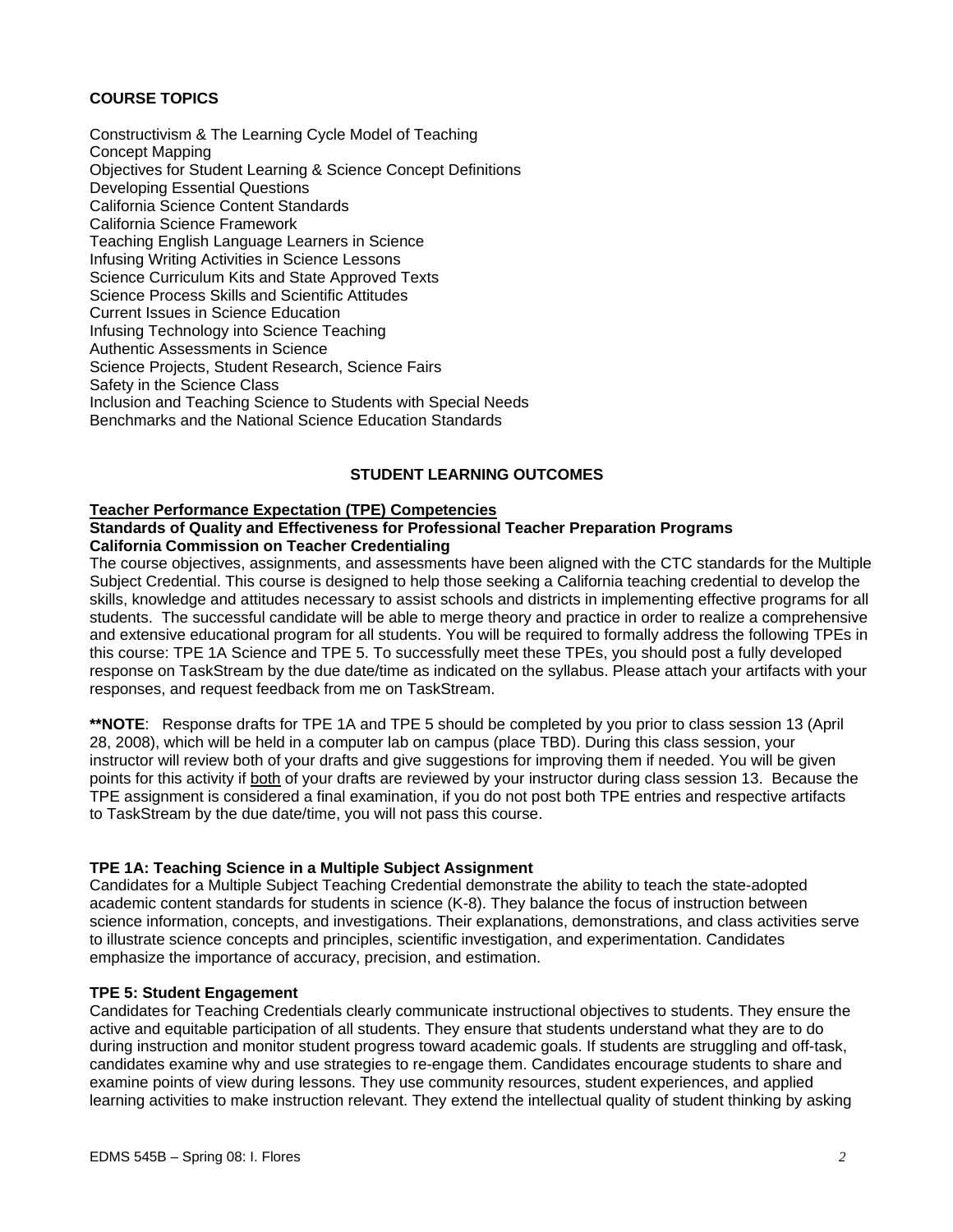stimulating questions and challenging student ideas. Candidates teach students to respond to and frame meaningful questions.

## **COURSE POLICIES**

#### **Students With Disabilities Requiring Reasonable Accommodations**

Students must be approved for services by providing appropriate and recent documentation to the Office of Disabled Student Services (DSS). This office is located in Craven Hall 5205, and can be contacted by phone at (760) 750-4905, or TTY (760) 750-4909. Students authorized by DSS to receive reasonable accommodations should meet with their instructor during office hours or, in order to ensure confidentiality, in a more private setting.

#### **Technology**

Students are expected to demonstrate competency in the use of various forms of technology (i.e. word processing, electronic mail, WebCT6, use of the Internet, and/or multimedia presentations). Specific requirements for course assignments with regard to technology are at the discretion of the instructor. Keep a digital copy of all assignments for use in your teaching portfolio.

You must use your WebCT email account for this class. The best way to contact me is by WebCT email.

#### **Computer Use During Class**

*You are welcome to use a laptop computer in class when working on class assignments, for example. However, you will need to save checking email or other personal computer use for time outside of class. Most students*  find it disruptive when they are focusing on class activities or listening to presentations and can hear *keyboarding in the classroom. Your kind consideration is greatly appreciated by all!* 

#### **Attendance Policy**

Due to the dynamic and interactive nature of courses in the College of Education, all students are expected to attend all classes and participate actively. Absences and late arrivals/early departures will affect the final grade. At a minimum, students must attend more than 80% of class time, or s/he may not receive a passing grade for the course at the discretion of the instructor. Individual instructors may adopt more stringent attendance requirements. Should the student have extenuating circumstances, s/he should contact the instructor as soon as possible.

For this class, **if you are absent 2 days, your highest possible grade is a B. If you are absent more than 2 days, your highest possible grade is a C**, which means that you will not pass the course. **Late arrivals and early departures** will lower your course grade. For every two times that you are late or leave early, your course grade will be lowered by one letter grade. If you have an emergency or extenuating circumstances, please see the instructor to make arrangements accordingly. Absences do not change assignment due dates. With few exceptions, late assignments will not be accepted.

#### **CSUSM Academic Honesty Policy**

Students will be expected to adhere to standards of academic honesty and integrity, as outlined in the Student Academic Honesty Policy in the CSUSM University Catalog. All written work and oral assignments must be original work. All ideas/materials that are borrowed from other sources must have appropriate references to the original sources. Any quoted material should give credit to the source and be punctuated with quotation marks.

Students are responsible for honest completion of their work including examinations. There will be no tolerance for infractions. If you believe there has been an infraction by someone in the class, please bring it to the instructor's attention. The instructor reserves the right to discipline any student for academic dishonesty in accordance with the general rules and regulations of the university. Disciplinary action may include the lowering of grades and/or the assignment of a failing grade for an exam, assignment, or the class as a whole.

Incidents of Academic Dishonesty will be reported to the Dean of Students. Sanctions at the University level may include suspension or expulsion from the University.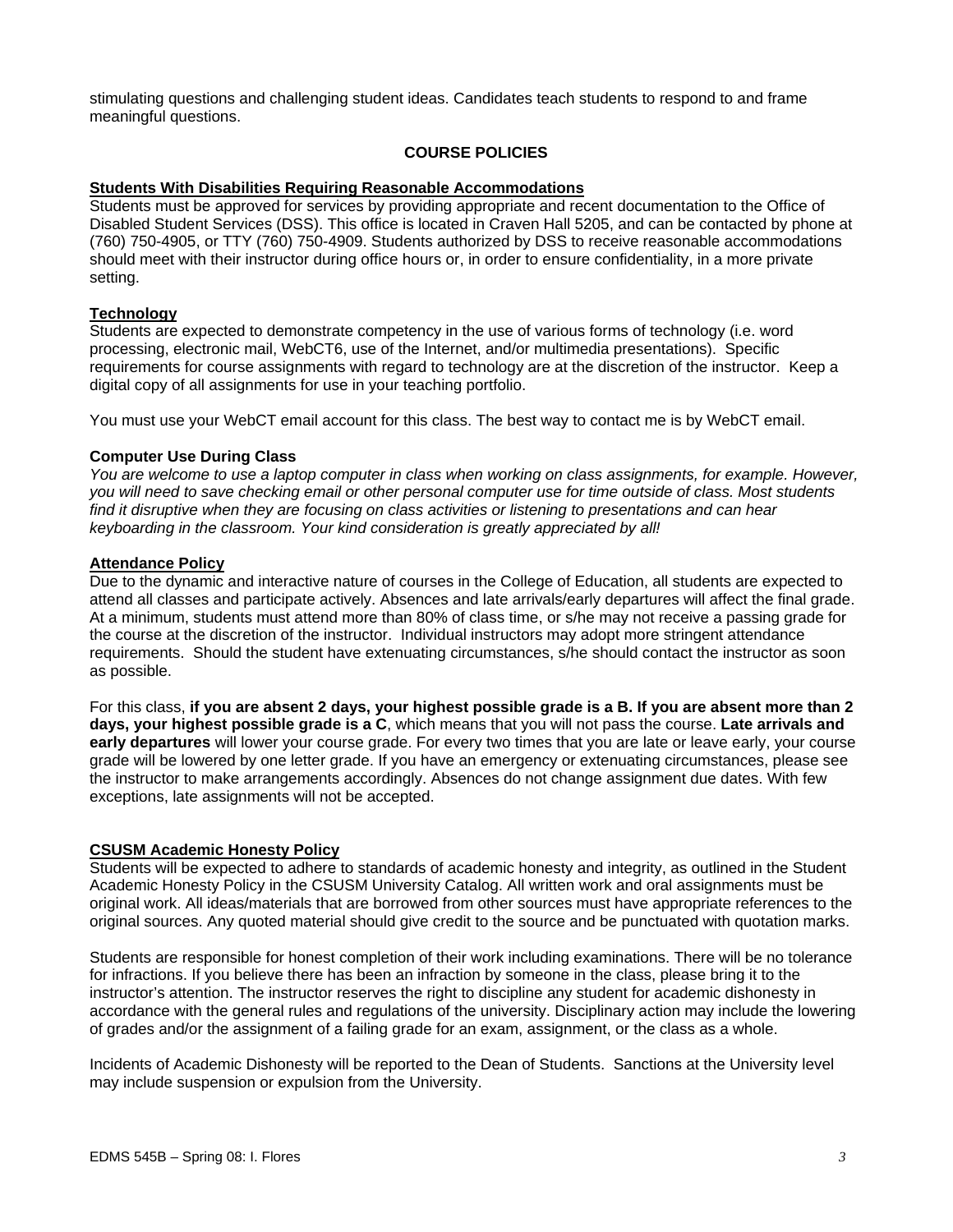## **Plagiarism**

As an educator, it is expected that each student will do his/her own work, and contribute equally to group projects and processes. Plagiarism or cheating is unacceptable under any circumstances. If you are in doubt about whether your work is paraphrased or plagiarized, see the Plagiarism Prevention for Students website http://library.csusm.edu/plagiarism/index.html. If there are questions about academic honesty, please consult the University catalog.

#### **All University Writing Requirement**

In keeping with the All-University Writing Requirement, all 3-unit courses must have a writing component of at least 2,500 words (approximately 10 pages), which can be administered in a variety of ways. Writing requirements for this course will be met as described in the assignments.

#### **Person-First Language**

Use "person-first" language in all written and oral assignments and discussions (e.g., "student with autism" rather than "autistic student").

## **Authorization to Teach English Learners**

This credential program has been specifically designed to prepare teachers for the diversity of languages often encountered in California public school classrooms. The authorization to teach English learners is met through the infusion of content and experiences within the credential program, as well as additional coursework. Students successfully completing this program receive a credential with authorization to teach English learners. (approved by CCTC in SB 2042 Program Standards, August 02))

#### **Special Education**

Consistent with the intent to offer a seamless teaching credential in the College of Education, this course will demonstrate the collaborative infusion of special education competencies that reflect inclusive educational practices.

## **GRADING STANDARDS**

| $A = 93-100$    | $B = 83 - 86$   | $C = 73-76$     |
|-----------------|-----------------|-----------------|
| $A - = 90 - 92$ | $B - 80-82$     | $C_{2}$ = 70-72 |
| $B+ = 87-89$    | $C_{+}$ = 77-79 | $F = 0.69$      |

It is expected that students will proofread and edit all their assignments prior to submission. Students will ensure that the text is error-free (grammar, spelling), and ideas are logically and concisely presented. The assignment's grade will be negatively affected as a result of this oversight. Each assignment will be graded approximately 80% on content and context (detail, logic, synthesis of information, depth of analysis, etc.), and 20% on mechanics. All reference/resource citations should use appropriate citation form. Please consult with the American Psychological Association (APA) format in the APA Manual, 5<sup>th</sup> edition for citation guidance.

You must maintain a B average (3.0 GPA) in your teacher education courses to receive a teaching credential from the State of California. Courses are not accepted if final course grades are below a C+.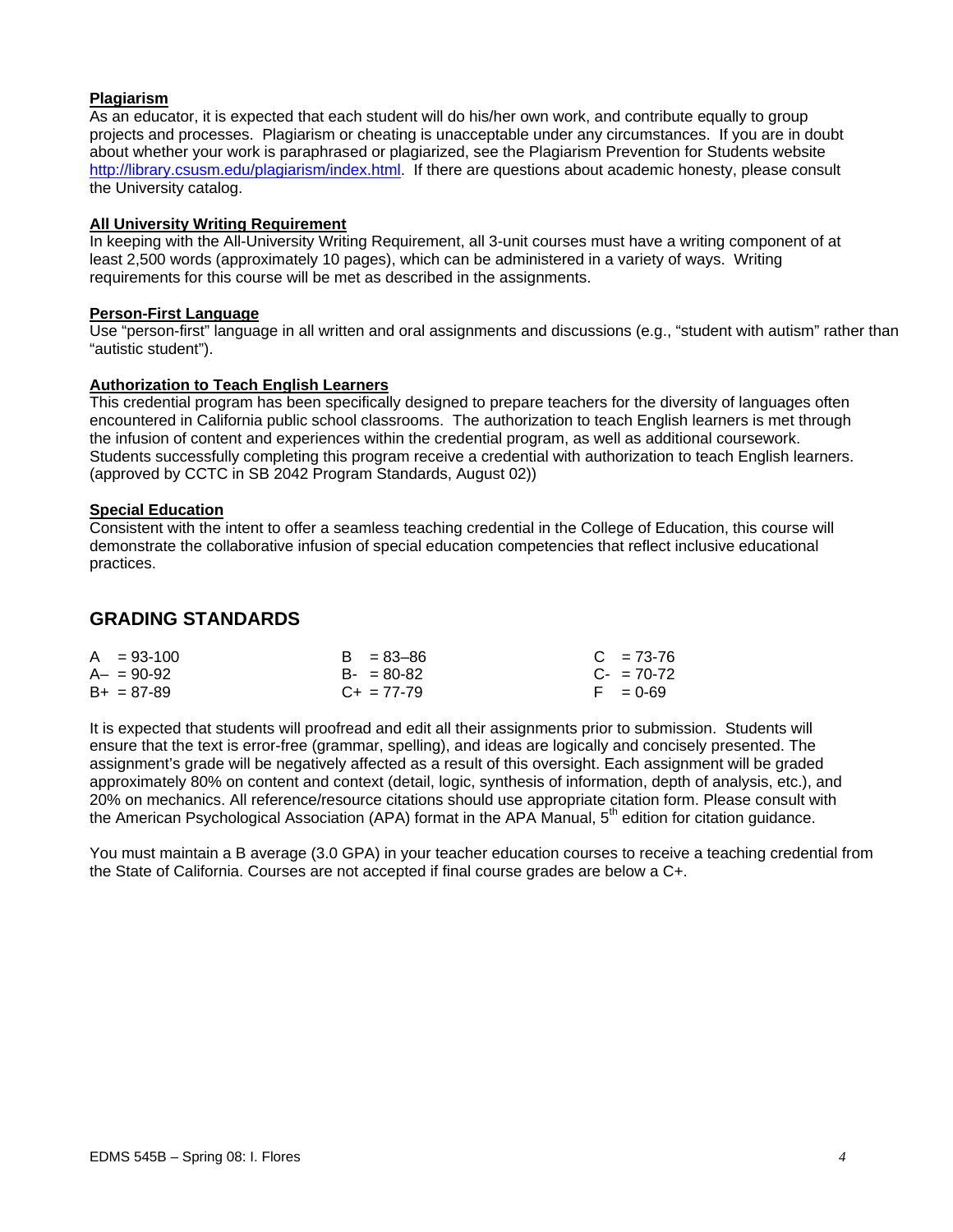## **Exemplary "A" Students**

- 1. Demonstrate serious commitment to their learning, making full use of the learning opportunities available and searching out the implications of their learning for future use.
- 2. Complete all assignments thoroughly, thoughtfully and timely.
- 3. Make insightful connections between assignments and their developing overall understanding of science concepts; continually questioning and examining assumptions in a genuine spirit of inquiry.
- 4. Attends every class, always timely, and shows high level achievement of course goals.
- 5. Display a "can do" attitude, give 100%, and works to help others learn too.
- 6. Contributes a great deal to class environment, showing respect and concern for all members.

## **"B" Students**

- 1. Completes all assignments, all on time, and demonstrates the ability to summarize, analyze, and/or reflect at fairly high levels, showing consistent improvement over time.
- 2. Completes all of the reading assignments and develops thoughtful and fairly thorough responses.
- 3. Produces work that is close to professional level in terms of both content and writing, working to develop a strong command of writing, speaking, planning and presenting.
- 4. Develops presentations demonstrating significant learning.
- 5. Presents confidently and intelligently, demonstrating effective teaching skills.
- 6. Attends every class meeting and is regularly engaged during class.
- 7. Contributes to the positive environment of the class by respecting all members.

## **COURSE ASSIGNMENTS**

Each written assignment is expected to have a clear organizational presentation and be free of grammar, punctuation and spelling errors. There will be a reduction in points for the above mentioned errors. Late assignments are not accepted. Prepare carefully for class, and be ready to discuss readings and assignments thoughtfully. Note the Description of Exemplary Students above.

| 1. Active Participation and Collaboration (all or nothing credit given) | 5%  |
|-------------------------------------------------------------------------|-----|
| 2. Reading Journal (Concept Maps and Big Ideas Papers)                  | 10% |
| 3. California Science Framework and Standards Activity                  | 10% |
| 4. Leadership of Hands-on Science Lesson Activities                     | 20% |
| 5. Learning Cycle Lesson Drawings                                       | 5%  |
| 6. Learning Cycle Lesson Explanations                                   | 5%  |
| 7. Science Exploratorium Lesson Plan/Presentation                       | 10% |
| 8. Science Unit and Presentation                                        | 20% |
| 9. Course Reflection                                                    | 5%  |
| 10. Posting of Science TPEs and artifacts by due date/time              | 10% |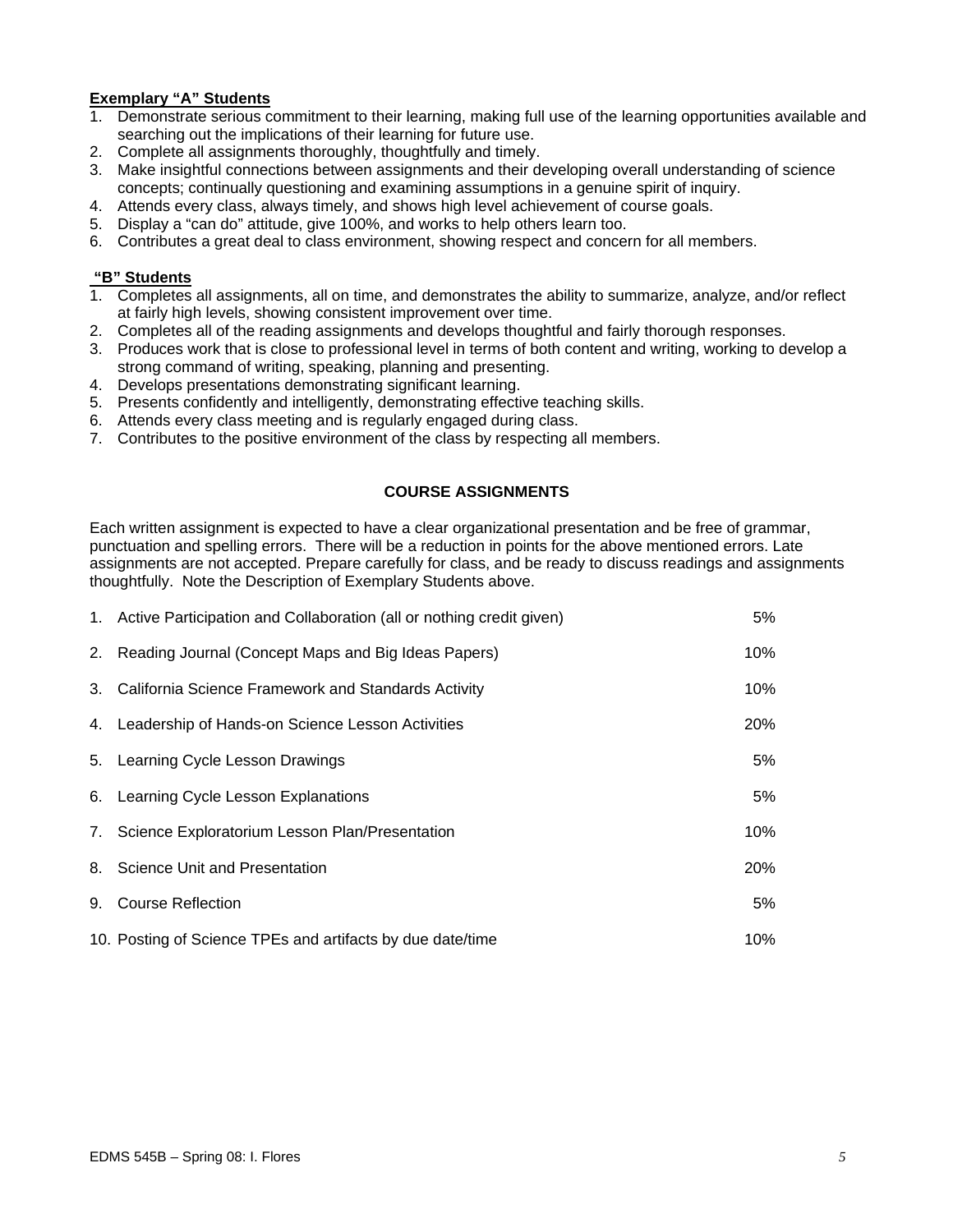## **DESCRIPTIONS OF ASSIGNMENTS**

## **1. Active Participation and Collaboration - 5%**

Teacher education is a professional preparation program and students will be expected to adhere to standards of dependability, professionalism, and academic honesty (refer to rubric attached to this syllabus).

Grading will include a component of " professional demeanor." Students will conduct themselves in ways that

are generally expected of those who are entering the education profession, including the following:

- On-time arrival to all class sessions and attendance for the entire class period
- Advance preparation of readings and timely submission of assignments
- A positive attitude at all times
- Active participation in all class discussions and activities
- Respectful interactions with the instructor and other students in all settings
- Carefully considered, culturally aware approaches to solution-finding

## **2. Reading Journal** (Individual**) - 10%**

The purpose of the journal entries is to help you carry the science content from short term into long term memory and understanding so that you can more easily teach science when you become a classroom teacher. The assigned readings provide an important foundation for your increasing understanding of how to effectively teach science. You will need two large Blue Books. Reading journals (blue books) will be collected each class session and will only receive full points if completed by the date indicated in the schedule. You must use Blue Books, though you may type and staple in your entry. Spiral paper stuck in Blue Books will not be accepted.

Each class session you will be required to complete journal entries for one chapter **(your choice of which chapter from the assigned readings**). The first journal entry, which will consist of a Big Ideas Paper for one of the chapter readings assigned for Class Session 2, is due by the start of class time. The Big Ideas Paper consists of explaining the key science concepts. Then for the next week (Session 3), you will create a Concept Map (following procedures taught in class) for one of the assigned chapter readings for that week (your choice of which chapter from the assigned readings). For Class Session 4, you will repeat the process for a Big Ideas paper, and the following week you will repeat the process for the Concept Map. This cycle/schedule will continue for the rest of the semester. Every week you will turn in the Blue Book. You will alternate making entries between your Large Blue Books so that while I am grading one, you are writing in the other.

• The Concept Map should include ALL major concepts discussed in **one** chapter. Do not include information from the investigations, only the science content. The Concept Map must follow the Concept Mapping procedures taught in class.

Each concept map has a possible total of 9 points.

- a. Most general, inclusive Concept at top………………………..1 point
- b. Map must show hierarchy………………………………….……1 point
- c. ALL major concepts included………………………………… 3 points
- d. 1-2 words (nouns) for Concepts……………………………......2 points
- e. Verbs or prepositions for Linking Words between Concept… 2 points
- The Big Ideas paper should **explain ALL major science concepts** (not the investigations) from **one**  chapter reading. Be sure to write in complete sentences, not outlines, though the sentences may be bulleted. Your Big Ideas paper is **not** a reflection of your thoughts; it is a summary of the science content.

Each Big Ideas paper is worth a total of 9 points.

- a. Complete sentences…………………………………………………..4 points
- b. ALL major science concepts included……………………………… 5 points

For both Big Ideas Papers and Concept Maps, (a) indicate on each page of your Large Blue Book the title of the Chapter you are outlining, (b) write your name and date at the top of each page and (c) number each page.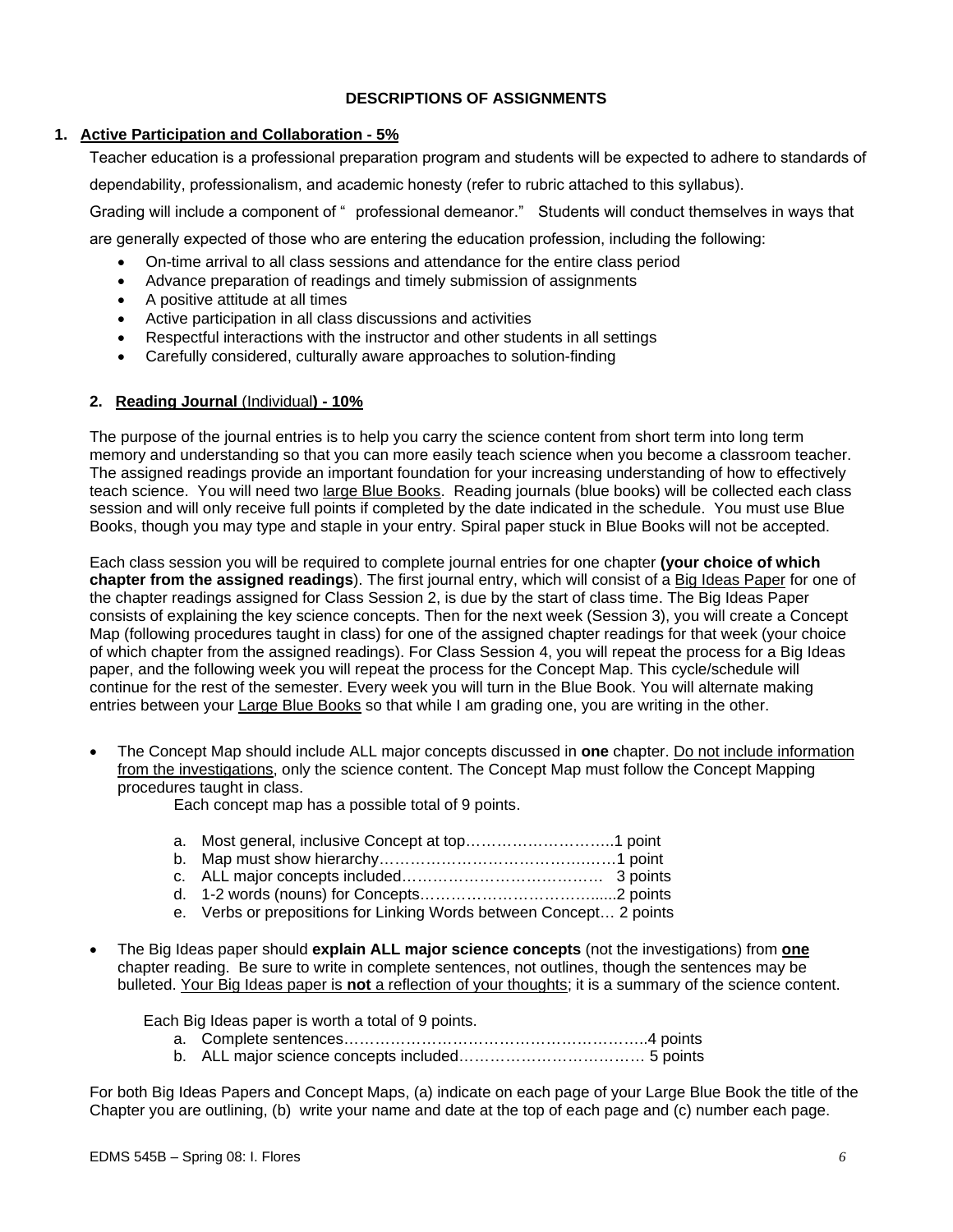## **3. California Science Framework and Standards Activity** - **10%**

Purpose of the assignment: To read a portion of the California Science Framework and the Standards for a particular grade. You will write your individual response to the readings. Then you will work with your partner to prepare and do a presentation to the class. It is essential that you do the reading and the writeups BEFORE you meet with your partner.

## **3a. Framework summary response: (Individual) – 3%**

- Read the first part of the California Science Framework, up to page 22. This includes Board Policy, the Introduction and Chapters One and Two.
- Think about the reading holistically.
- Type about a page, in your own words, that answers these questions: What were the most important ideas addressed in the reading? How does science teaching differ from instruction in other subjects? What are the most important elements of a strong science instructional program? Come to class prepared to discuss the questions and turn in your answers.

## **3b. Grade level Science standard response: (Individual) – 3%**

- Using the standard for your chosen grade, pick a line item from physical science, life science, and earth science. For each one, come up with a brief description of an activity that children in that grade can do that also addresses one of the Investigation and Experimentation standards for the grade.
- You should end up with three sections, each of which includes a content line (physical, life, or earth science), an Investigation and Experimentation line, and a one or two sentence description of an activity that combines the two. The whole thing should be about a page.
- See example next page.

#### **3c. Team preparation and presentation – (in class with your partner)** – 4% **You will be given 30-40 minutes of class time to work with your partner.**  Get together with your partner. Look at the activities that you both wrote up for Assignment 3b. Choose one activity.

- With your partner, write up a lesson plan for the activity (with objectives, assessment, and a brief description of the activity}. Put it on chart paper or PowerPoint so it can be easily presented to the class. Make sure you quote the line from the standard on which your lesson plan is based.
- With your partner, come up with a brief overview of the Science Standards for your grade. Don't try to give us every single line of the standard. Summarize it in such a way that we see generally what students are supposed to learn in physical, earth, and life science and in investigation and experimentation in that grade.
- In 8 minutes or so, present your lesson plan and standards choices. Be prepared to explain why your lesson plan represents really good science for kids.
- Your grade for this assignment will be based on the content and quality of your presentation, and on the level of collaboration with your partner.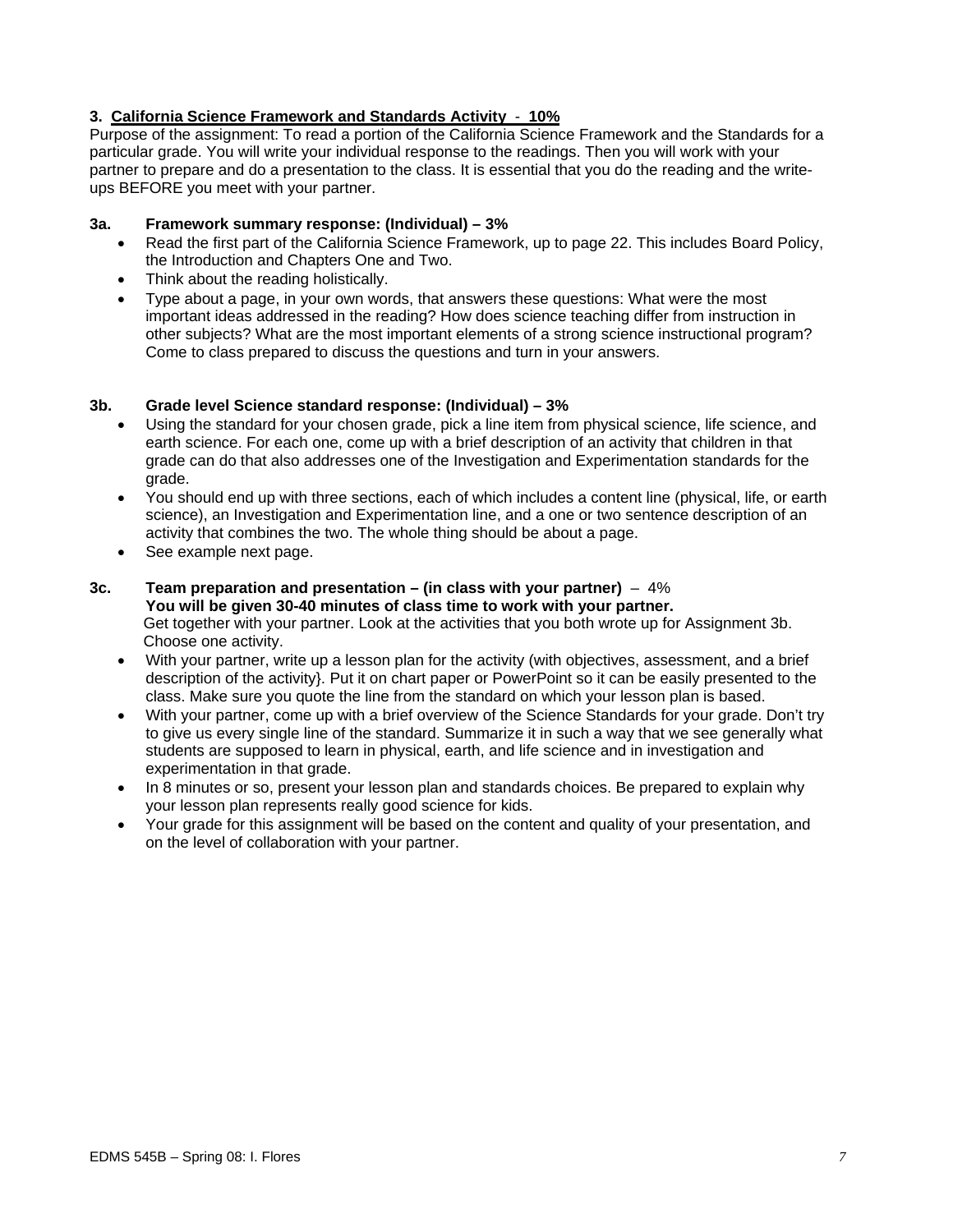## **Sample Response to Assignment 3b**.

#### Grade Four

Physical Science

1b. Students know how to build a simple compass and use it to detect magnetic effects, including the Earth's magnetic field

#### Investigation and Experimentation

6f. Follow a set of written instructions for a scientific investigation.

Activity

Following directions from the Internet, the students will work in partner pairs to build compasses, using paper cups, thread, a needle and a magnet. They will observe and record the action of the compass indoors and outdoors, and in proximity to various objects.

#### Life Science

2c. Students know decomposers; including many fungi, insects, and microorganisms, recycle matter from dead plants and animals.

Investigation and Experimentation

6c. Formulate and justify predictions based on cause-and-effect relationships.

#### **Activity**

The students will predict the growth of mold on bread that has no preservatives. They will observe and record the progress of the mold in various circumstances (if the bread is left in the open air, if the bread is in a closed sandwich bag, etc.)

#### Earth Science

5c. Students know moving water erodes landforms, reshaping the land by taking it away from some places and depositing it as pebbles, sand, silt, and mud in other places (weathering, transport, and deposition).

#### Investigation and Experimentation

6b. Measure and estimate the weight, length, or volume of objects.

#### Activity

In groups of four, students will create landforms (using common dirt) on cookie sheets. They will add measured amounts of water to their landforms, and will collect and measure the dirt that runs off.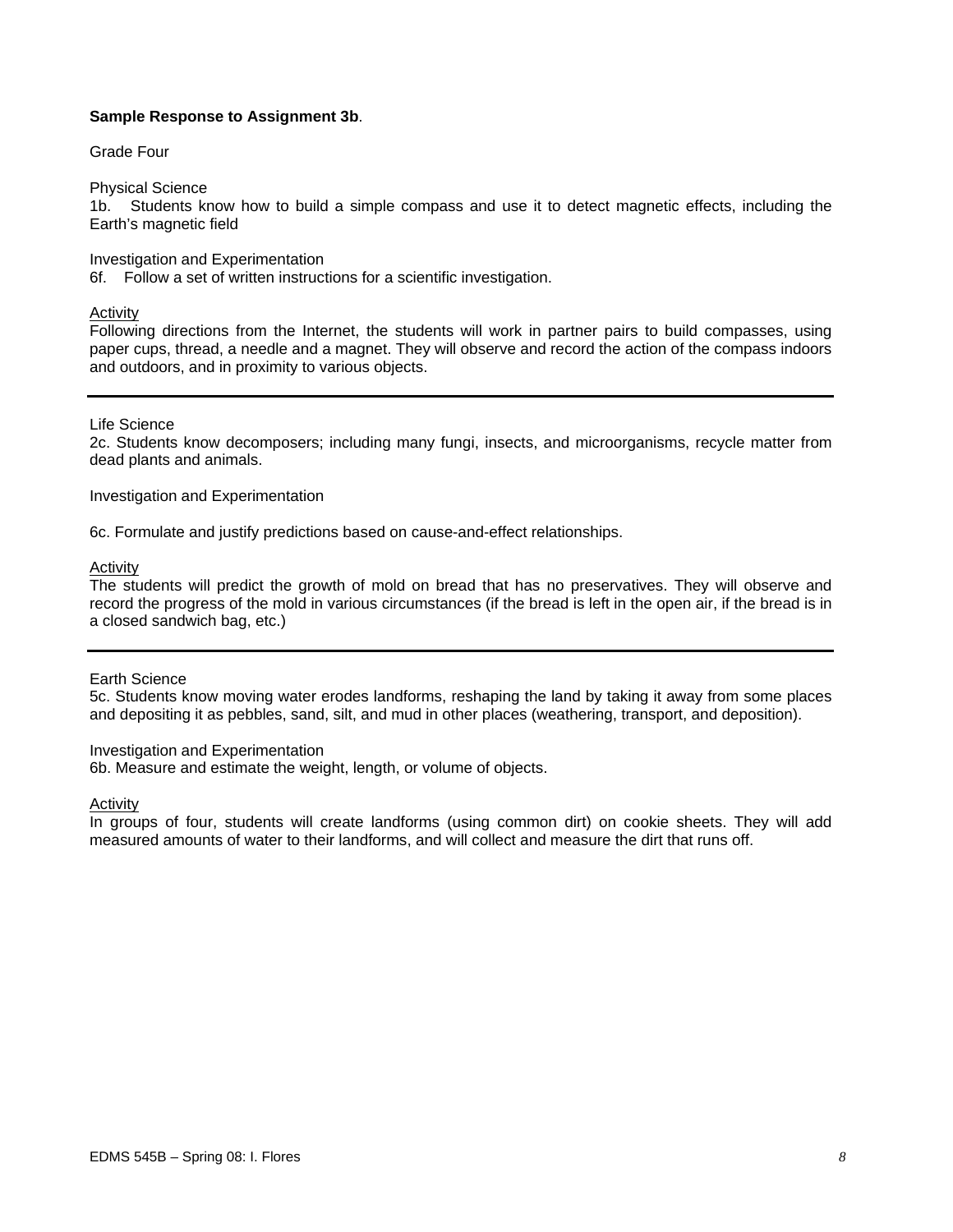## **4. Leadership of Hands-on Science Activities** (pairs) **- 20%**

Students will lead hands-on science lessons during class. The lessons should model inquiry instruction, good questioning skills, and be content-understandable and non-judgmental. The lessons should be based on the CA Science Content Standards. Strategies for English language learners, technology integration, and methods for teaching students with disabilities should be included.

You will work in pairs to lead science lessons based on the Learning Cycle Model of Instruction. You will teach these to your classmates. Each lesson will be allocated 35-40 minutes of class time to teach. Your classmates will not role-play elementary students, but will learn the science content and how to teach it. Treat your classmates as teachers, not elementary students.

The lessons should include hands-on lessons, and should emphasize particular science concepts. The Exploration and Application phases of the Learning Cycle require different hands-on science activities using manipulatives. **ALWAYS begin Exploration with students making PREDICTIONS**. Hands-on activities are NOT reading or completing worksheets (though they may require students to read something or complete lab observation sheets). You should take the activities "off of paper" and require students to use the science process skills with science manipulatives. **You need to know and demonstrate the stages of the Learning Cycle, or you will not be given credit for your lesson.**

Be sure you understand the concepts you are emphasizing, and that you can explain them. The lessons should be developmentally appropriate for K-6, and should follow the NSTA Safety Guidelines. **Begin the lesson by writing essential questions about the lesson on the board, for students to consider during the lesson.**  These questions should be **higher level questions** (analysis, synthesis or evaluation level) according to Bloom's Taxonomy. Make sure that you include the **3 stages of the Learning Cycle**. **Begin the lesson with students writing their predictions about the outcomes of the activity**. Make sure that science content background and applications to everyday life are addressed. You need to **EXPLAIN** Strategies for English language learners and adaptations for students with disabilities.

Prepare a PowerPoint Presentation to use in your lesson. The presentation should include a detailed explanation of the science content, as well as a list and definitions of science concepts important to the lesson. Additionally, include a list of at least 3 web sites (with short descriptions) that address the science topic and concepts through simulations, graphics and movies. You should have links to these web sites and show examples during the lesson. **Bring children's literature reflecting science concepts to class to showcase.**

Science Lesson Plan Handout

- Prepare a handout which includes the information under Lesson Plan Format, making sure you include:
	- o names at the top
	- o references at the end of the lesson plan.

IMPORTANT NOTE: At least four full days PRIOR to your presentation, email your complete lesson plan and your PowerPoint Presentation to the instructor for review. (Failure to email the completed lesson and PowerPoint to the instructor at least 4 days prior to your presentation will **count 10 points off your grade for this assignment**.) Include your cohort name and # and the date you will present to the class in the email. After I email you back regarding needed changes and you make revisions, email the revised ones to me and I approve them.

Bring copies of the data sheets for students in the class, and post the lesson plan and data sheets to the appropriate WebCT DISCUSSION thread for **Leadership of Hands-on Science Lesson Activities.** 

**Please email final lesson plan and PowerPoint to iflores@csusm.edu 4 days prior to presenting. On the day of your lesson presentation, please begin the lesson by turning in 1 copy of the rubric completed as a self-evaluation along with one paper copy of your lesson plan to the instructor. Failure to so will result in 10 points off your grade for this assignment.**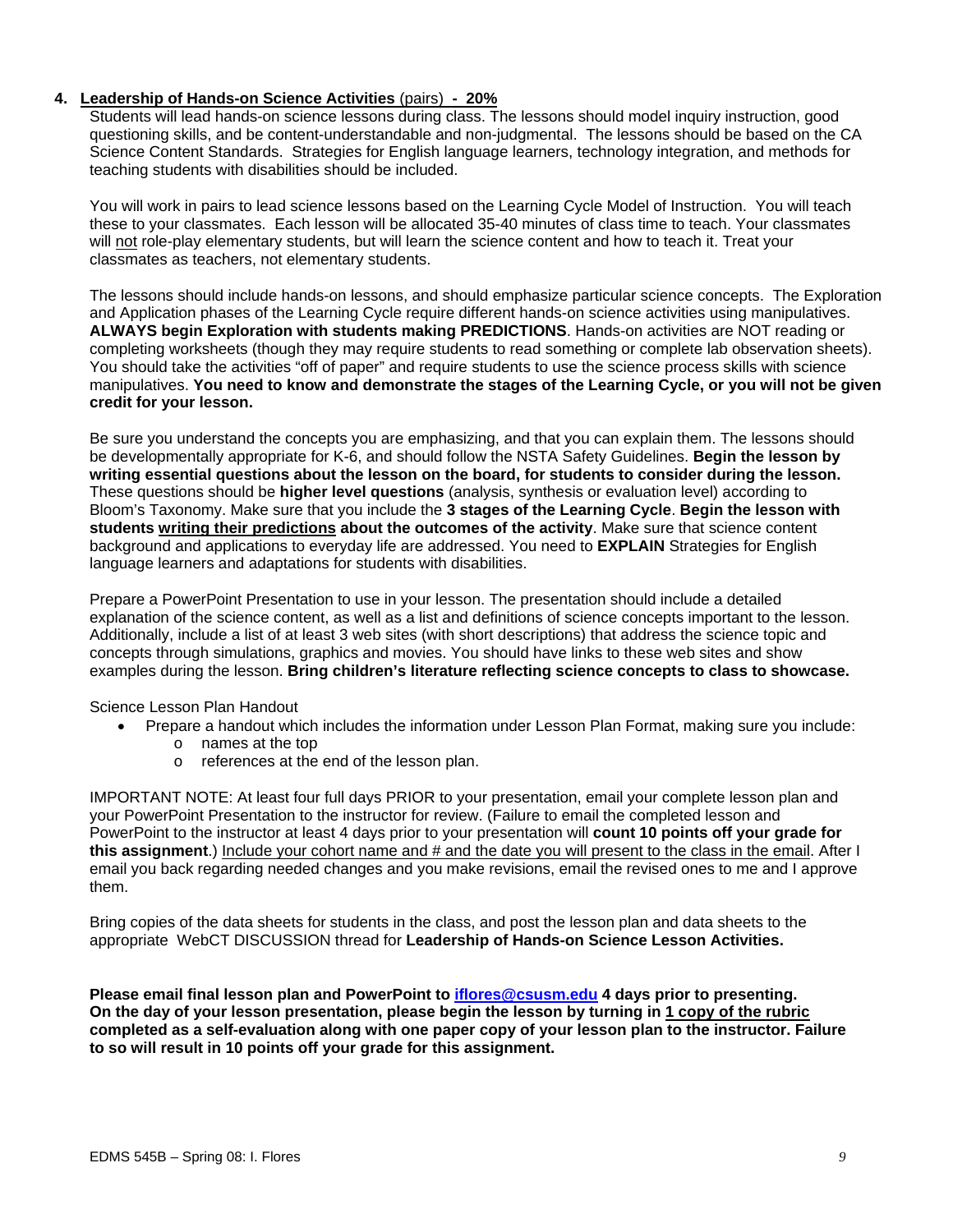#### **Lesson Plan Format**

**Lesson Title**: What is the title of your lesson?

**Grade Level**: What is the grade level?

**Student Groupings**: How will you group students for instruction?

**Materials/Resources/Technology:** What does the teacher need? What do the students need?

**California Science Content Standard(s):** What standards are addressed? Include at least 1 science area (life science, physical science, or earth science) standard and 1 investigation standard.

**Lesson Objective(s):** What do you want students to be able to do? Write in complete sentences. Use an action verb and explain how students will demonstrate their new knowledge and understanding. "The students will

**Science Concept(s):** What are you trying to teach? Do not say "The students will \_\_\_\_." (That is an objective, not a concept.)

**Essential Questions** (higher level; see Bloom's taxonomy): What are your essential questions for this concept? What leads to the big idea? (be sure these are not lower level fact or info. questions)

**Lesson Procedures:** Explain the procedures for each. Include what the teacher will do and what the students will do.

#### **The Learning Cycle**

**a. Exploration** (Begin with students making predictions; then have a hands-on SCIENCE activity.)

- **b. Concept Invention** (Make sure students share and discuss data and ideas in the first part of this stage; then teacher introduces new terms and provides further explanations.)
- **c. Concept Application** (Should be a 2<sup>nd</sup> hands-on SCIENCE activity.)

#### **Accommodations/Adaptations/Applications:**

- $\triangleright$  Strategies for English language learners and explanations (at least 3)
- $\triangleright$  Adaptations for students with disabilities and explanations (at least 3)
- $\triangleright$  Applications to everyday life and explanations (at least 3)

**Science Content Background: (**at least 1 full page) summary of the content background

**Web Sites**: 3 interactive relevant web sites with descriptions

**Children's Literature Books**: Title, author, publisher, year of 2 children's books on the topic. BRING BOOKS TO CLASS.

**References:** Title, author, publisher, year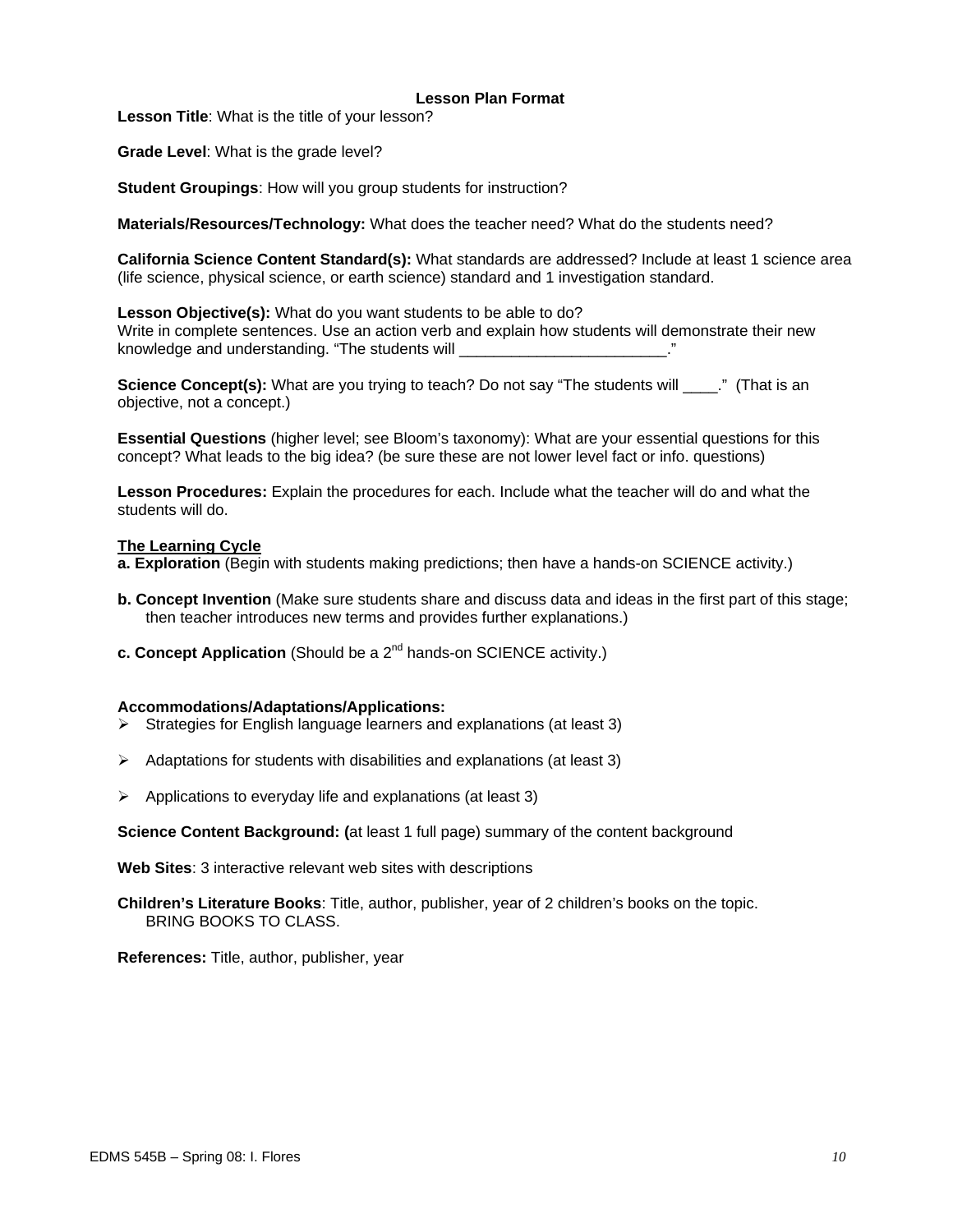## **5. Learning Cycle Lesson Drawings** (Individual) **- 5%**

In your Lab Book—Reserve the first page in your Lab Book for a **Title Page**, and reserve the next 2 pages for your **Table of Contents**. After each Learning Cycle presentation, you will make a drawing illustrating what you learned during the lesson. Number each drawing (Drawing #1, #2, #3, etc.). **At the top of each page, write the date, title and number of the drawing**. **Label the drawing with the title of the lesson**. Be sure to pay attention during the lesson so that you have something to draw and a given drawing illustrates your understanding of the lesson. You must **legibly label** parts of drawings. **Drawings should illustrate the major science concepts** that students were supposed to learn. Drawings will be assessed based on the following criteria:

- **Does the Drawing illustrate the major science concepts taught in the lesson?**
- **Does the Drawing include legible labels?**
- **Does the Drawing make "sense"? Can one look at it and understand what was taught?**

## **6. Learning Cycle Lesson Explanations** (Individual) **- 5%**

In your Lab Book--On the page immediately following each Drawing for a given Learning Cycle presentation, you will write an explanation of the science concepts taught—about ½-1 page in length. Number each Explanation (Explanation #1, #2, #3, etc.). **At the top of each page, write the date, title and number of the Explanation. Label the Explanation with the title of the lesson**. Be sure to pay attention during the lesson so that you have something to explain! Each explanation should be a complete description of the major science concepts that students were to learn during the lesson. Explanations will be assessed based on the following criteria:

- **Does the Explanation describe the major science concepts taught in the lesson?**
- **Does the Explanation make "sense"? Can one read it and understand what was taught?**
- **Is each Explanation on a separate page from the drawings and the other explanations?**

**NOTE!** You should have Drawings and Explanations for all lessons except for the one you present.

## **7. Science Exploratorium Lesson Plan/Presentation** (Pairs) **10%**

Develop an inquiry activity to teach to elementary students. You may work in pairs on this assignment. You will prepare a hands-on science lesson and poster reflecting a science concept. You will present the lesson at our Elementary School Science Exploratorium. Prior to teaching the lesson, turn it in to your instructor for review. Be sure you understand the concept(s) you are emphasizing, and that you can explain them. Please ensure that your activities follow the NSTA Safety Guidelines. The lessons should include hands-on tasks, and should emphasize particular science concepts. The Exploration and Application phases of the Learning Cycle must require different hands-on science activities using manipulatives. Hands-on activities are NOT reading or completing worksheets (though they may require students to read something or complete lab observation sheets). You should take the activities " off of paper" and require students to use the science process skills with science manipulatives.)

Type up a one-page abbreviated Lesson Plan (refer to LP format on the following page) with your names at the top and REFERENCES at the end of the lesson plan.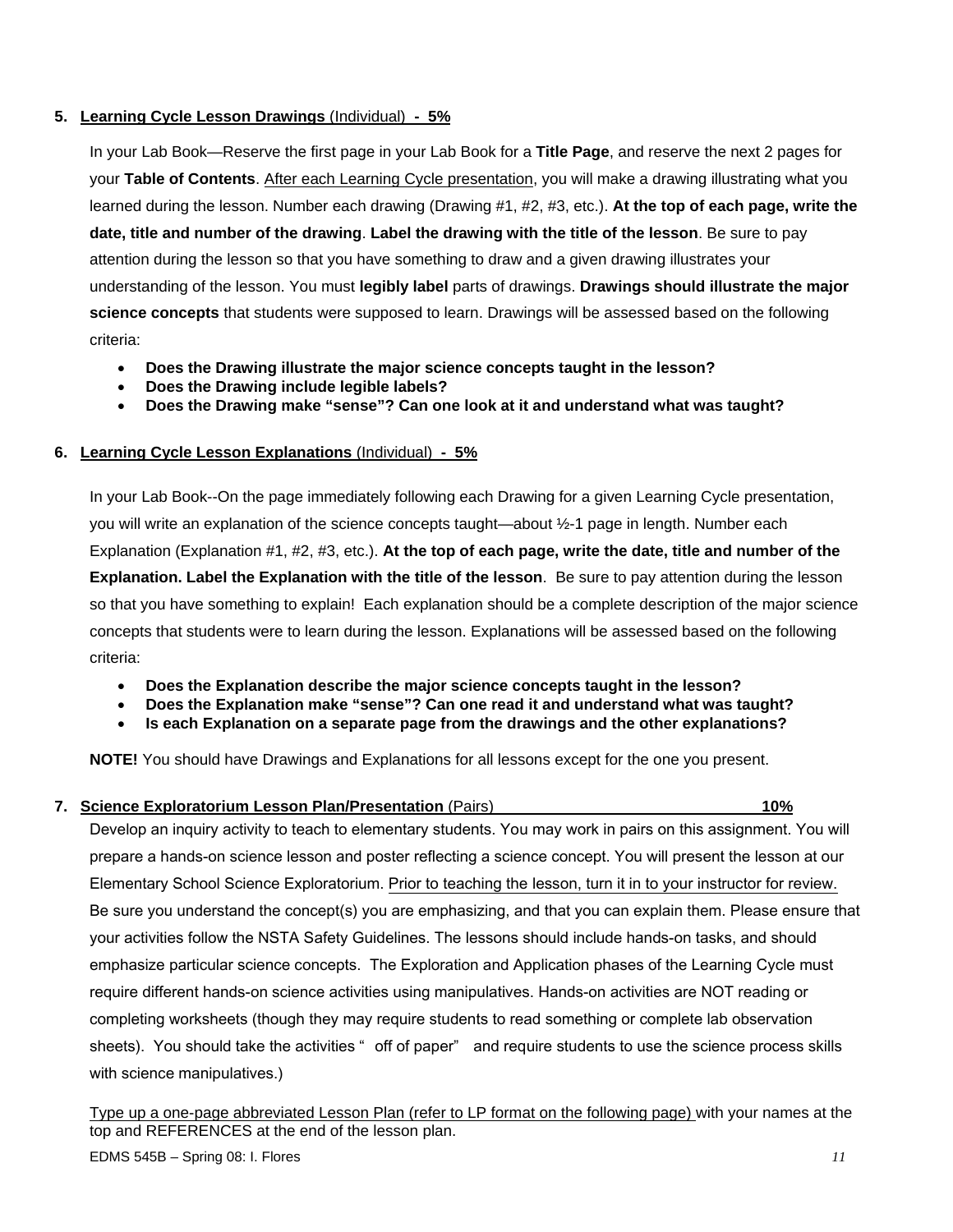Prior to the Exploratorium, turn in the completed Self-Evaluation Rubric.

## **Science Exploratorium Lesson Plan Format (Learning Cycle)**

**Lesson Title**: What is the title of your lesson?

#### **California Science Content Standards addressed**

- **Lesson Objective(s):** What do you want students to be able to do? Write in complete sentences. Use an action verb and explain how students will demonstrate their new knowledge and understanding. "The students will **with the students** will
- **Science Concept(s):** What are you trying to teach?

Do not say "The students will \_\_\_\_\_." (That is an objective, not a science concept.)

**Essential Question(s):** What are your essential question(s) for this concept?

**Materials/Resources/Technology:** What does the teacher need? What do the students need?

**Lesson Procedures:** BRIEFLY explain the procedures for each. Include what the teacher will do and what the students will do.

#### **Learning Cycle:**

- **a. Exploration** (Begin with students making predictions; then have a hands-on SCIENCE activity.)
- **b. Concept Invention** (Make sure students share and discuss data and ideas in the first part of this stage; then the teacher introduces new terms and provides further explanations.)
- **c.** Concept Application (Should be a 2<sup>nd</sup> hands-on SCIENCE activity.)

**References:** Title, author, publisher, year of resources

\*\*NOTE: We will share Exploratorium plans so that all students leave with plans for all lessons, which you may use during student teaching.

**Exploratorium Reflection** (Individual) - Turn in at class session after the Exploratorium. Respond to the following

- a. How did the children respond? (What did they say and do?)
- b. How do the children's actions and responses demonstrate their level of understanding?
- c. How did you (or can you) improve upon your lesson to facilitate understanding?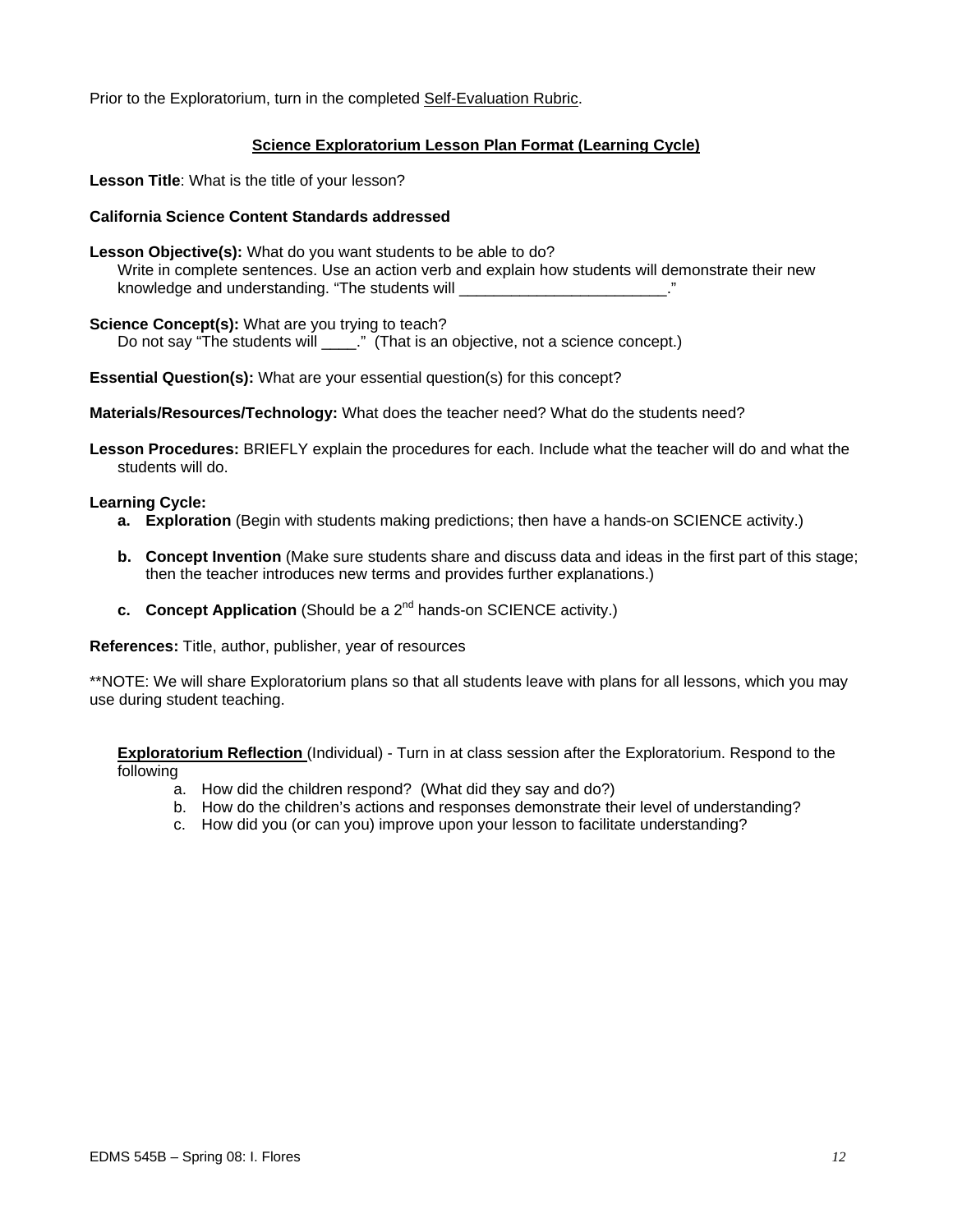## **8. Science Curriculum/Presentation** (Teams of four; each group member writes one unit) **20%**

The goal of this assignment is for you to develop year-long plans for instruction in science based on the California Science Content Standards, as well as develop skills for teaching in the elementary grades. For this assignment, you will plan a year of science instruction for one grade level, based on the California Science Content Standards. You will divide the Science Content Standards for one grade level into four units. For each unit, you will use the science standards (and their descriptions in the Science Framework) to design enduring understandings, desired outcomes, end-of-unit assessments, and rubrics to use in grading the assessments. For the final part of this assignment you will develop ideas for three learning cycle lessons for each unit, based on the Science Standards, Enduring Understandings, Desired Outcomes and Final Assessments in the units. You will work in a group of four-- the same group for your project in your science course. You will relate the science course project topic to this Science Curriculum Plan.

When you complete this assignment, you will have a curriculum plan for teaching the science standards, units and lessons for teaching science for a full year for one grade level. We will share these, so that everyone leaves with curriculum plans, units and lessons for a full year of teaching science at all grade levels. You may share these with your cooperating teachers and use them in your student teaching.

#### **Year-Long Science Curriculum**

Unit Title **With the Structure of the Unit Title** 

- **1. Timeline in weeks**
- **2. Standards**

Grade:

Content (Physical, Life, Earth Science)Standards Investigation and Experimentation Standards

- **3. Enduring Understandings** (info and processes you hope students remember and understand next year)
- **4. Desired Outcomes** (reads like an objective; tell what students can DO after instruction)
- **5. Final Summative Assessment over Unit** (end of unit assessment over the whole unit, all standards)
- **6. Rubric listing Criteria that you will look for in Final Assessment**

| Criteria | <b>Exceeds Expectations</b> | <b>Meets Expectations</b> | <b>Below Expectations</b> | Points<br>Comments |
|----------|-----------------------------|---------------------------|---------------------------|--------------------|
|          |                             |                           |                           |                    |
|          |                             |                           |                           |                    |

### Rubric over Final Assessment

#### **7. Ideas for 3 Lessons for each Unit-**

Each Lesson should include:

- 1. Title
- 2. Standard numbers
- 3. Ideas for
	- a. Exploration (2-3 lines) (Begin with students making predictions; then have a hands-on SCIENCE activity.)
	- b. Concept Invention (2-3 lines) (Make sure students share and discuss data and ideas in the first part of this stage; then teacher introduces new terms and provides further explanations.)
	- c. Concept Application (2-3 lines) (Should be a 2nd hands-on SCIENCE activity.)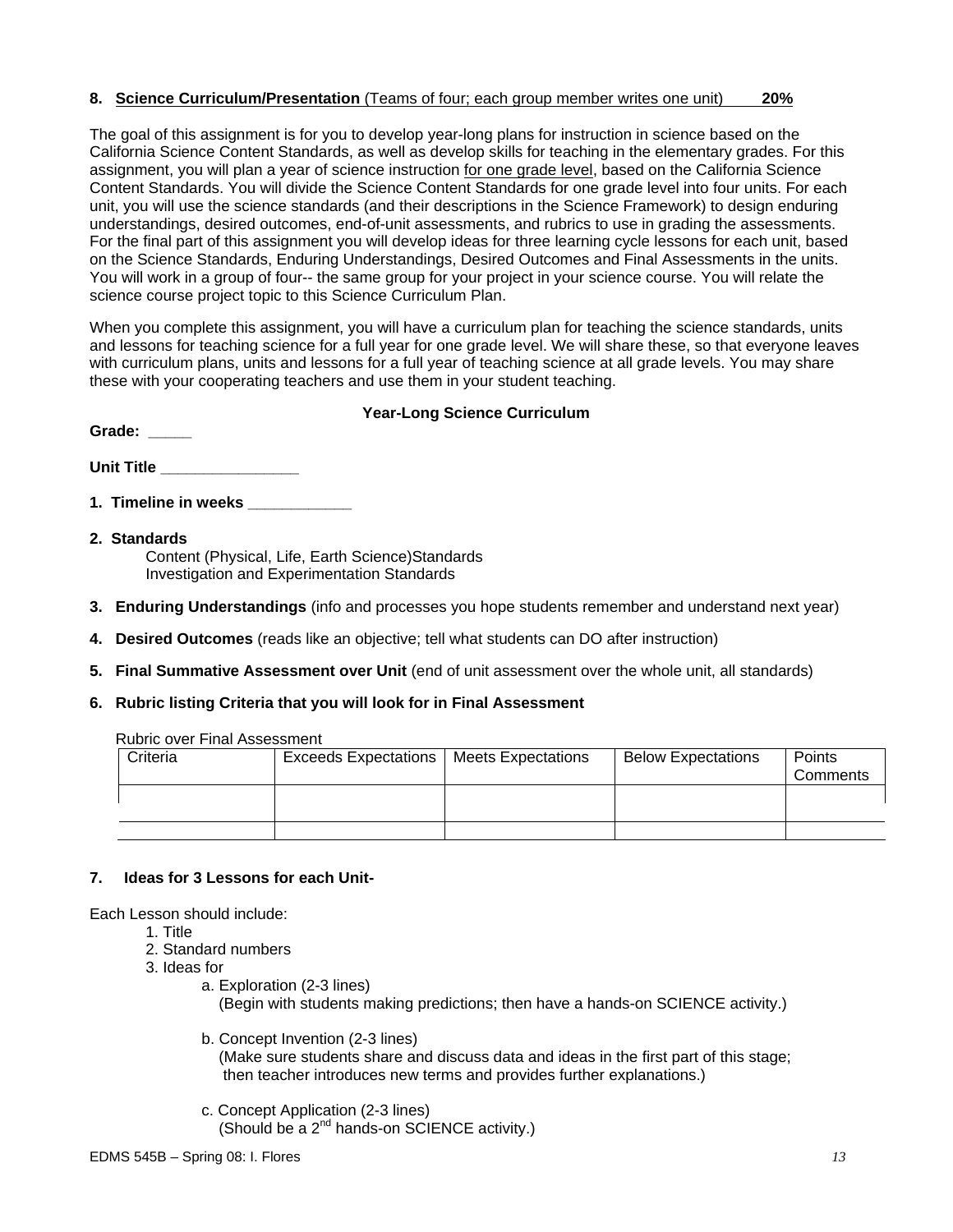## *Complete this rubric as a self-evaluation and turn in. Instructor will use this rubric in grading.*

## **Rubric for Unit of Year-Long Science Curriculum**  Page 1 of 2

## **Your name: \_\_\_\_\_\_\_\_\_\_\_\_\_\_\_\_\_\_\_\_\_\_\_\_\_\_\_\_\_\_\_\_\_\_\_\_\_\_\_\_\_\_ Grade: \_\_\_\_\_**

|                                                                                                                     | <b>Included</b><br>(Y/N) | Page in Unit | <b>Other Indicators</b> |
|---------------------------------------------------------------------------------------------------------------------|--------------------------|--------------|-------------------------|
| Unit Title (Descriptive)- 3 pts                                                                                     |                          |              |                         |
| Unit Timeline in weeks - 2 pts                                                                                      |                          |              |                         |
| <b>Complete Content Standards</b><br>5 pts                                                                          |                          |              |                         |
| Complete Invest/Exper<br>Standards - 5 pts                                                                          |                          |              |                         |
| Enduring Understandings -<br>5 pts                                                                                  |                          |              |                         |
| <b>Desired Outcomes</b><br>5 pts                                                                                    |                          |              |                         |
| <b>Final Summative Assessment</b><br>5 pts                                                                          |                          |              |                         |
| Rubric over final Assessment<br>listing criteria - 10 pts                                                           |                          |              |                         |
| Lesson 1 - 10 pts<br>1. Title                                                                                       |                          |              |                         |
| 2. Standard numbers<br>3. Learning Cycle Stages<br>a. Exploration<br>b. Concept Invention<br>c. Concept Application |                          |              |                         |
| Lesson 2 - 10 pts<br>1. Title<br>2. Standard numbers                                                                |                          |              |                         |
| 3. Learning Cycle Stages<br>a. Exploration                                                                          |                          |              |                         |
| b. Concept Invention<br>c. Concept Application                                                                      |                          |              |                         |
| Lesson $3 - 10$ pts<br>1. Title                                                                                     |                          |              |                         |
| 2. Standard numbers<br>3. Learning Cycle Stages                                                                     |                          |              |                         |
| a. Exploration<br>b. Concept Invention<br>c. Concept Application                                                    |                          |              |                         |
| <b>Team Presentation</b><br>30 pts                                                                                  |                          |              |                         |
| 1. Overview of Units<br>2. Description of Lessons                                                                   |                          |              |                         |
| 3. Mini-lesson in which<br>classmates participate.                                                                  |                          |              |                         |

Presentation: To receive full points, be sure to **describe lessons** and lead the class in one mini-lesson.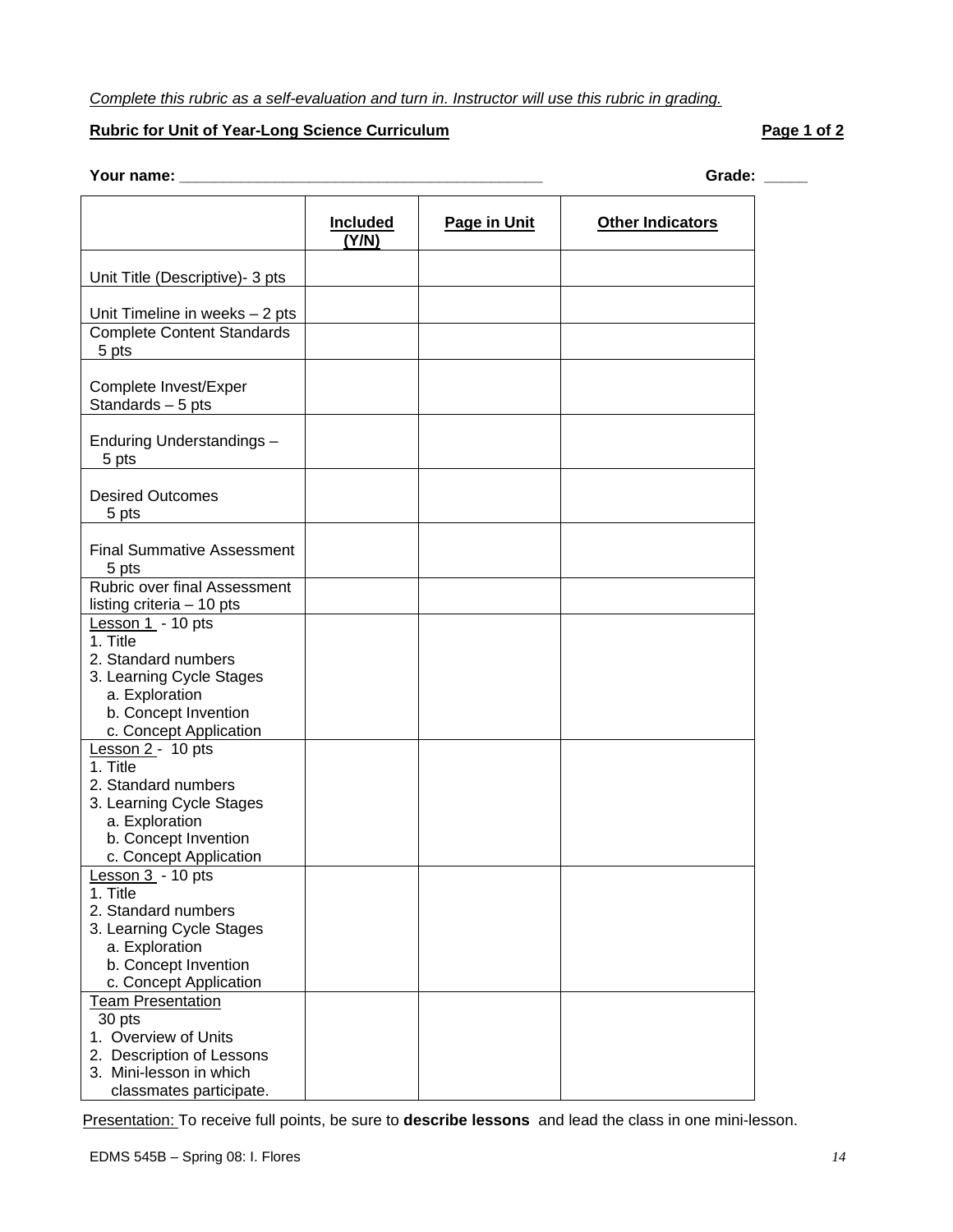## **Page 2 of Rubric for Year-Long Science Curriculum**

## **Checklist:**

| 1. Did you include a listing of complete Content and Investigation and Experimentation Standards? |  |
|---------------------------------------------------------------------------------------------------|--|
| Content (Physical, Life, Earth Science) Standards                                                 |  |
| Investigation and Experimentation Standards                                                       |  |

- 2. Are your Enduring Understandings what you hope students remember and understand next year?
- 3. Are your Desired Outcomes what students can DO after instruction?
- 4. Is your Summative Assessment a final cumulative assessment over the whole unit, enduring understandings, desired outcomes, and all standards?
- 5. Does your rubric have a list of Criteria that you will look for in the Final Assessment, with levels of achievement (such as exceeds, meets, does not meet expectations)?

| 6. | Do you have 3 lessons in each unit?                                                             |  |
|----|-------------------------------------------------------------------------------------------------|--|
| 7. | Did you include the standards in each lesson? (be sure to include at least standard numbers)    |  |
| 8. | Did you include the 3 stages of the Learning Cycle?                                             |  |
| 9. | Did you begin your Explorations with students making predictions?                               |  |
|    | 10. Did your Explorations all have a hands-on science activity?                                 |  |
|    | 11. Did you begin each Concept Invention with students sharing and discussing data and ideas?   |  |
|    | 12. Did you include the teacher introducing new terms and providing further explanations during |  |
|    | the second part of Concept Invention?                                                           |  |
|    | 13. Did you include a 2 <sup>nd</sup> hands-on science activity in each Concept Application?    |  |

**NOTE: For your presentation, describe each unit and all lessons, and lead the class in 1 mini-lesson (using science materials). Be sure to relate the curriculum to your Science Capstone Project.**

| <b>9. Course Reflection</b> (individual) |  |  |
|------------------------------------------|--|--|
|                                          |  |  |

Instructions will be given in class. Typed course reflections will be due the last class.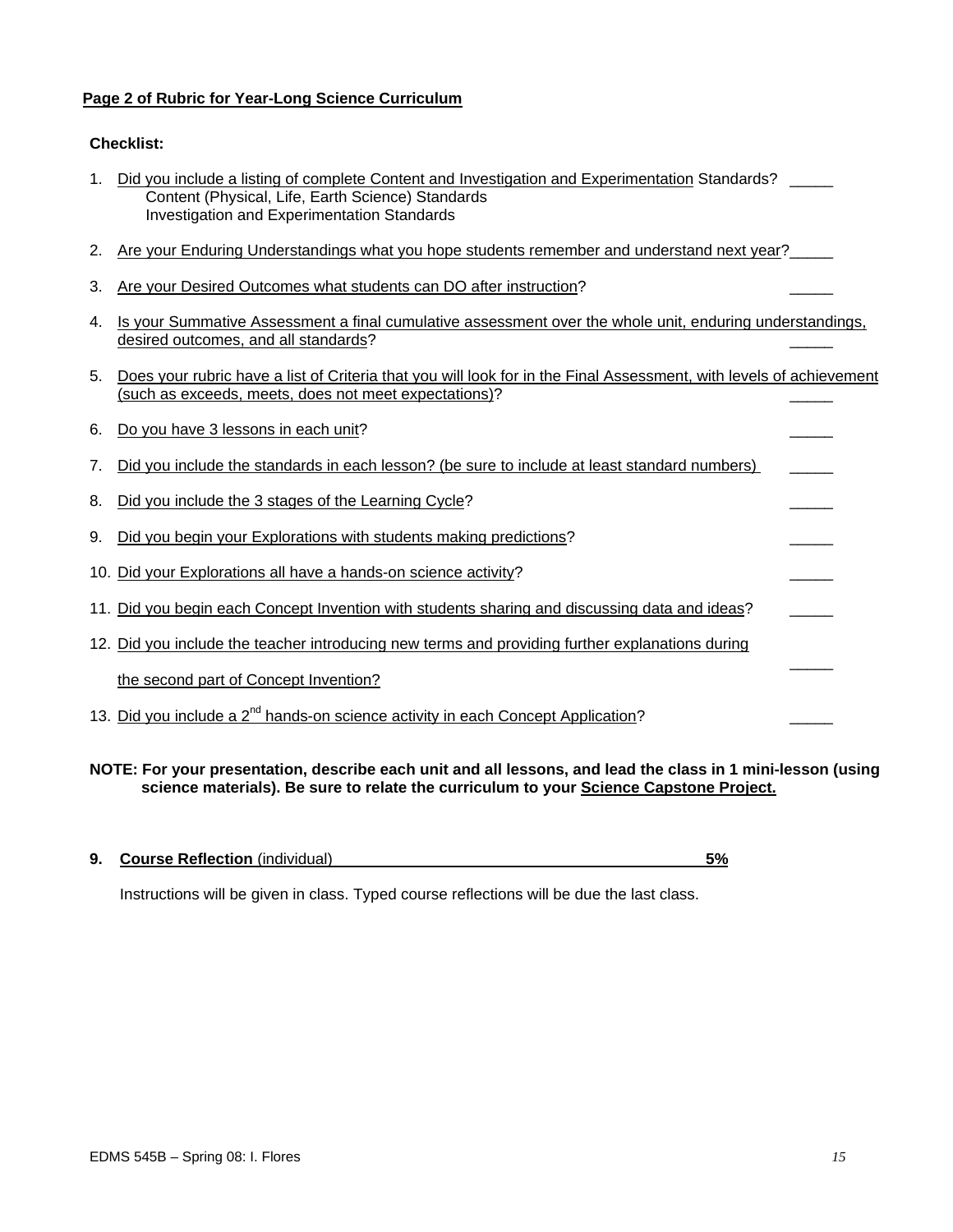#### 10. **Completion Science TPEs in Class** (Individual) **10%**

This will be the final class activity, completed in a computer lab. You must include at least 2 artifacts (evidence demonstrated through completed assignments you attach to your TPE entry) for EACH TPE.

#### **Science Methods TPE Instructions**

## **TPE 1A: Teaching Science in a Multiple Subject Assignment**

Candidates for a Multiple Subject Teaching Credential demonstrate the ability to teach the state-adopted academic content standards for students in science (K-8). They balance the focus of instruction between science information, concepts, and investigations. Their explanations, demonstrations, and class activities serve to illustrate science concepts and principles, scientific investigation, and experimentation. Candidates emphasize the importance of accuracy, precision, and estimation.

#### **TPE 5: Student Engagement**

Candidates for Teaching Credentials clearly communicate instructional objectives to students. They ensure the active and equitable participation of all students. They ensure that students understand what they are to do during instruction and monitor student progress toward academic goals. If students are struggling and off-task, candidates examine why and use strategies to re-engage them. Candidates encourage students to share and examine points of view during lessons. They use community resources, student experiences, and applied learning activities to make instruction relevant. They extend the intellectual quality of student thinking by asking stimulating questions and challenging student ideas. Candidates teach students to respond to and frame meaningful questions.

Responses to TPE's: It is important to recognize that the TPEs are threaded throughout the credential program, as a whole and are addressed multiple times in each course. Each assigned response will relate to course assignments, discussions, field placements, and/or readings that provide a deeper understanding of the specified TPE. As you write, the goal is to describe your learning as it relates to the TPE, to analyze artifacts (assignments) and explain how they are evidence of your learning, and to reflect on the significance of your learning (the "so what") and where you need to go next related to the TPE.

#### **FOR EACH TPE, you must include at least 3 paragraphs:**

1<sup>st</sup> paragraph: Introduction to your response that uses the words of the TPE. DO NOT restate the TPE; instead, introduce your reader to the focus of your response as it relates to the TPE. This is basically an extended thesis statement related to the TPE. You might say things like

Educators…… As a future teacher, I ……. It is important to ………

 $2<sup>nd</sup>$  paragraph: Explain how one attached artifact is evidence of your learning related to the TPE. The key here is "evidence." How does this artifact prove that you have learned something specific related to this TPE? Describe, analyze and reflect on your artifact here.

- Describe your learning, skills and knowledge gained from completing the assignment and artifact as they relate to the TPE.
- Analyze your completion of the assignment and artifact, and explain how your completion of the assignment meets the TPE. Include "I learned" statements.
- Reflect on the significance of your learning (the "so what?").

 $3<sup>rd</sup>$  paragraph (if applicable): Explain how another attached artifact is evidence of your learning related to the TPE. Describe, analyze and reflect on your artifact here.

- Describe your learning, skills and knowledge gained from completing the assignment and artifact as they relate to the TPE.
- Analyze your completion of the assignment and artifact, and explain how your completion of the assignment meets the TPE. Include "I learned" statements.
- Reflect on the significance of your learning (the "so what?").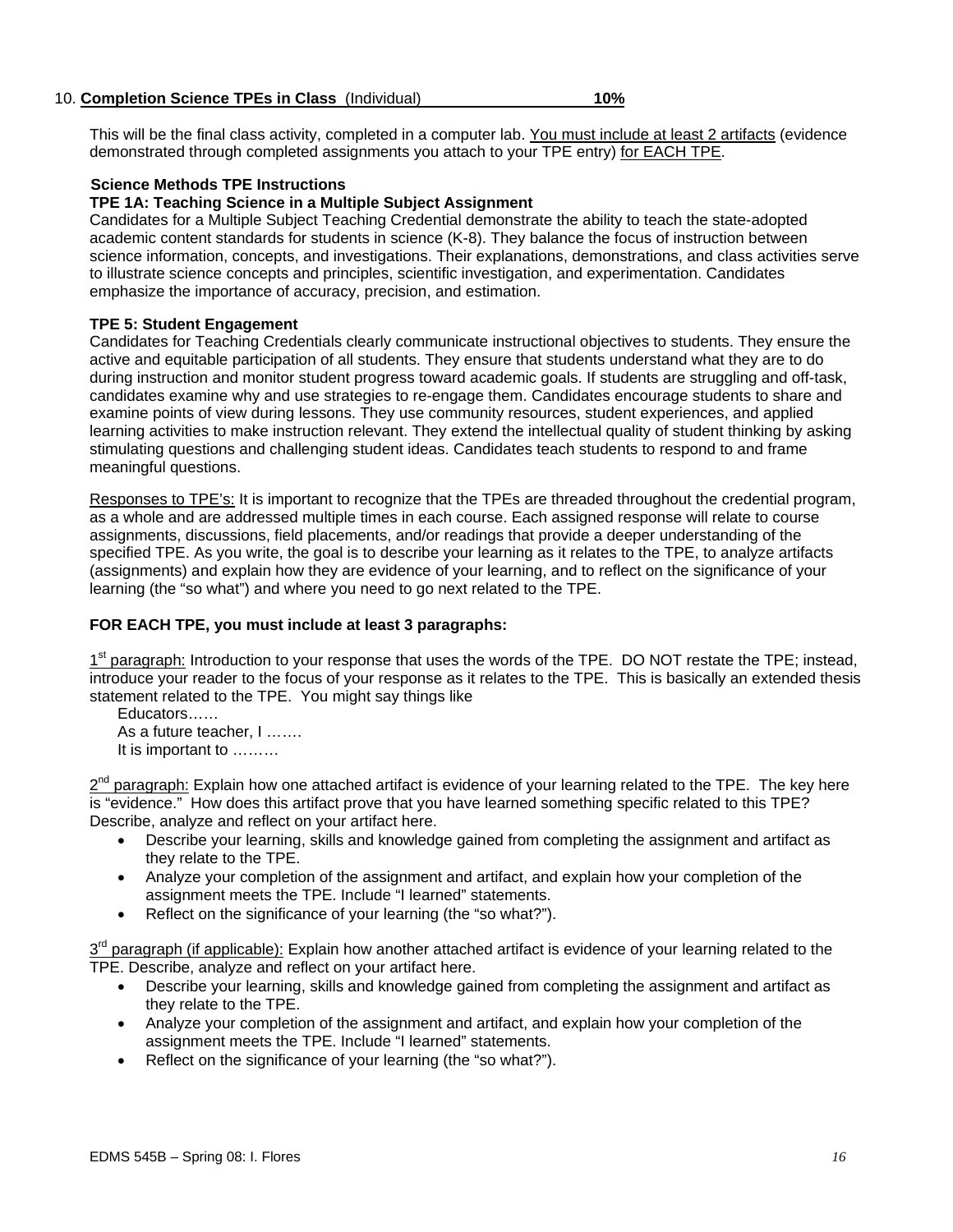$4<sup>th</sup>$  paragraph: Have a concluding paragraph about the importance of science and teaching science using the skills and knowledge mentioned in the TPE.

- Summarize your overall learning connected to this TPE. This addresses the "so what?" or "the big picture" of your learning. How does knowing this impact you and students?
- Describe what you still need to learn related to this TPE.

#### **Example:**

For TPE 5 (Student Engagement), you might relate it to the investigation you led at the Exploratorium. Your evidence (attachments) might be any 2 of the following:

- 1. Lesson Plan for Exploratorium
- 2. Reflection on Exploratorium teaching (Include what you did well, what didn't go so well, and how you can improve.)
- 3. Self-Assessment Rubric
- 4. Picture(s) of Your Project
- 5. Videotape clip of Your Teaching

## **COOPERATIVE LEARNING ROLES FOR SCIENCE GROUP MEMBERS**

- Materials Manager
- Reporter
- Recorder
- Timekeeper/Taskmaster
- Lead Investigator

Heterogeneous groups are best. The teacher assigns the group members and the roles; roles are rotated.

### **COMPASSIONATE COMMUNICATION**

We will be including a study of Rachel Lamb's booklet Communication Basics: An Overview of Nonviolent Communication. This booklet is published by the Center for Nonviolent Communication. In Nonviolent Communication (also called Compassionate Communication), Marshall Rosenberg presents his approach to communication that centers on compassionate connection. Marshall encourages all individuals, and especially educators, to motivate "by a reverence for life." Rosenberg's Compassionate Communication process offers educators the tools to create exceptional learning environments.

Compassionate Communication (also called Nonviolent Communication) will help you:

- Maximize the individual potential of all students
- Improve trust and connection in your classroom community
- Strengthen student interest, retention and connection to their work
- Find cooperation without using demands
- Improve classroom teamwork, efficiency and results

Marshall B. Rosenberg, Ph.D. is the internationally acclaimed author of *Nonviolent Communication: A Language of Life*, and *Speak Peace in a World of Conflict*. He is the founder and educational director of the Center for Nonviolent Communication (CNVC). He travels throughout the world promoting peace by teaching these remarkably effective communication and conflict resolution skills. See www.cnvc.org resources for additional books and resources on how to use compassionate communication in teaching.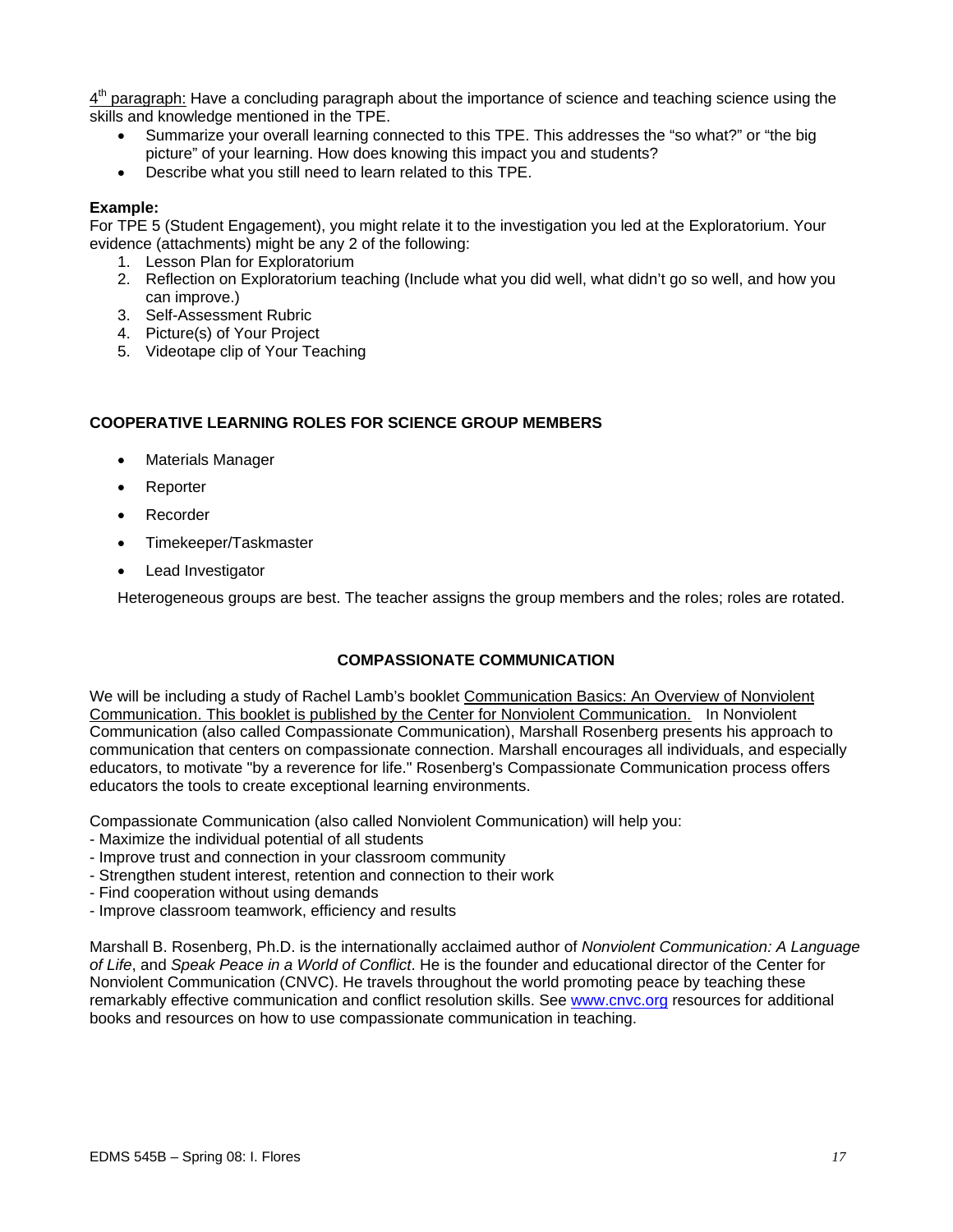## **BLOOM'S HIERARCHY**

|                    | observation and recall of information<br>$\bullet$                                        |
|--------------------|-------------------------------------------------------------------------------------------|
| Knowledge          | knowledge of dates, events, places                                                        |
|                    | knowledge of major ideas<br>٠                                                             |
|                    | mastery of subject matter                                                                 |
|                    | Question Cues: list, define, tell, describe, identify, show, label, collect, examine,     |
|                    | tabulate, quote, name, who, when, where, etc.                                             |
|                    | understanding information<br>$\bullet$                                                    |
| Comprehension      | grasp meaning                                                                             |
|                    | translate knowledge into new context<br>٠                                                 |
|                    | interpret facts, compare, contrast                                                        |
|                    | order, group, infer causes                                                                |
|                    | predict consequences                                                                      |
|                    | Question Cues: summarize, describe, interpret, contrast, predict, associate, distinguish, |
|                    | estimate, differentiate, discuss, extend                                                  |
|                    | use information<br>$\bullet$                                                              |
| <b>Application</b> | use methods, concepts, theories in new situations                                         |
|                    | solve problems using required skills or knowledge                                         |
|                    | Questions Cues: apply, demonstrate, calculate, complete, illustrate, show, solve,         |
|                    | examine, modify, relate, change, classify, experiment, discover                           |
|                    | seeing patterns<br>٠                                                                      |
| <b>Analysis</b>    | organization of parts                                                                     |
|                    |                                                                                           |
|                    | recognition of hidden meanings                                                            |
|                    | identification of components                                                              |
|                    | Question Cues: analyze, separate, order, explain, connect, classify, arrange, divide,     |
|                    | compare, select, explain, infer                                                           |
|                    | use old ideas to create new ones<br>$\bullet$                                             |
| <b>Synthesis</b>   | generalize from given facts                                                               |
|                    | relate knowledge from several areas                                                       |
|                    | predict, draw conclusions                                                                 |
|                    | Question Cues: combine, integrate, modify, rearrange, substitute, plan, create, design,   |
|                    | invent, what if?, compose, formulate, prepare, generalize, rewrite                        |
|                    | compare and discriminate between ideas<br>$\bullet$                                       |
| <b>Evaluation</b>  | assess value of theories, presentations                                                   |
|                    | make choices based on reasoned argument                                                   |
|                    | verify value of evidence                                                                  |
|                    | recognize subjectivity                                                                    |
|                    | Question Cues: assess, decide, rank, grade, test, measure, recommend, convince,           |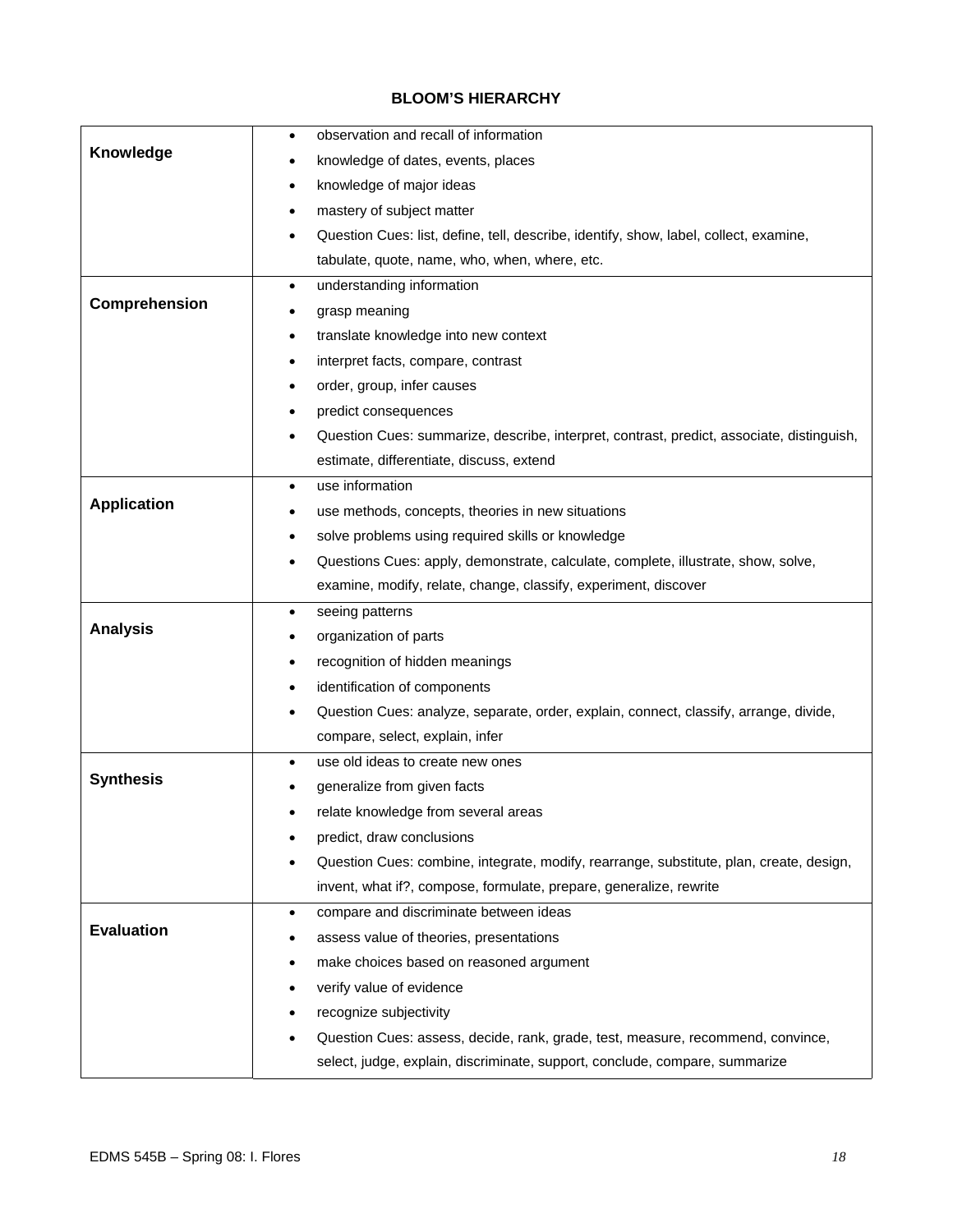| PART 1:<br><b>LANGUAGE STRUCTURE AND</b><br>FIRST- AND SECOND-LANGUAGE<br><b>DEVELOPMENT</b>                                                    | <b>PART 2:</b><br><b>METHODOLOGY OF BILINGUAL,</b><br><b>ENGLISH LANGUAGE</b><br>DEVELOPMENT, AND CONTENT<br><b>INSTRUCTION</b> | PART 3:<br><b>CULTURE AND</b><br><b>CULTURAL DIVERSITY</b>                                          |
|-------------------------------------------------------------------------------------------------------------------------------------------------|---------------------------------------------------------------------------------------------------------------------------------|-----------------------------------------------------------------------------------------------------|
| I. Language Structure and Use:<br><b>Universals and Differences</b><br>(including the structure of English)                                     | I. Theories and Methods of<br><b>Bilingual Education</b>                                                                        | I. The Nature of Culture                                                                            |
| The sound systems of language<br>А.<br>(phonology)                                                                                              | Foundations<br>А.                                                                                                               | Definitions of culture<br>А.                                                                        |
| Word formation (morphology)<br>В.                                                                                                               | Organizational models: What works<br>В.<br>for whom?                                                                            | <b>B.</b> Perceptions of culture                                                                    |
| Syntax<br>C.                                                                                                                                    | Instructional strategies<br>C.                                                                                                  | C.<br>Intra-group differences (e.g., ethnicity,<br>race, generations, and micro-cultures)           |
| Word meaning (semantics)<br>D.                                                                                                                  | II. Theories and Methods for Instruction<br>In and Through English                                                              | Physical geography and its effects on<br>D.<br>culture                                              |
| Language in context<br>Е.                                                                                                                       | Teacher delivery for both English<br>А.<br>language development and content<br>instruction                                      | Cultural congruence<br>Е.                                                                           |
| Written discourse<br>F.                                                                                                                         | <b>B.</b> Approaches with a focus on English<br>language development                                                            | II. Manifestations of Culture: Learning<br><b>About Students</b>                                    |
| Oral discourse<br>G.                                                                                                                            | C. Approaches with a focus on content<br>area instruction (specially designed<br>academic instruction delivered in<br>English)  | What teachers should learn about<br>А.<br>their students                                            |
| Nonverbal communication<br>Н.                                                                                                                   | D. Working with paraprofessionals                                                                                               | How teachers can learn about their<br>В.<br>students                                                |
| Language Change<br>L.                                                                                                                           |                                                                                                                                 | C. How teachers can use what they learn<br>about their students (culturally<br>responsive pedagogy) |
| II. Theories and Factors in First- and<br><b>Second-Language Development</b>                                                                    | III. Language and Content Area<br><b>Assessment</b>                                                                             | <b>III. Cultural Contact</b>                                                                        |
| A. Historical and current theories and<br>models of language analysis that have<br>implications for second-language<br>development and pedagogy | Purpose<br>А.                                                                                                                   | Concepts of cultural contact<br>А.                                                                  |
| <b>B.</b> Psychological factors affecting first- and<br>second-language development                                                             | Methods<br>В.                                                                                                                   | В.<br>Stages of individual cultural contact                                                         |
| Socio-cultural factors affecting first- and<br>С.<br>second-language development                                                                | С.<br>State mandates                                                                                                            | The dynamics of prejudice<br>С.                                                                     |
| Pedagogical factors affecting first- and<br>D.<br>second-language development                                                                   | Limitations of assessment<br>D.                                                                                                 | Strategies for conflict resolution<br>D.                                                            |
| E. Political factors affecting first- and<br>second-language development                                                                        | <b>Technical concepts</b><br>Е.                                                                                                 | IV. Cultural Diversity in U.S. and CA                                                               |
|                                                                                                                                                 |                                                                                                                                 | <b>Historical perspectives</b><br>А.                                                                |
|                                                                                                                                                 |                                                                                                                                 | Demography<br>В.                                                                                    |
|                                                                                                                                                 |                                                                                                                                 | Migration and immigration<br>С.                                                                     |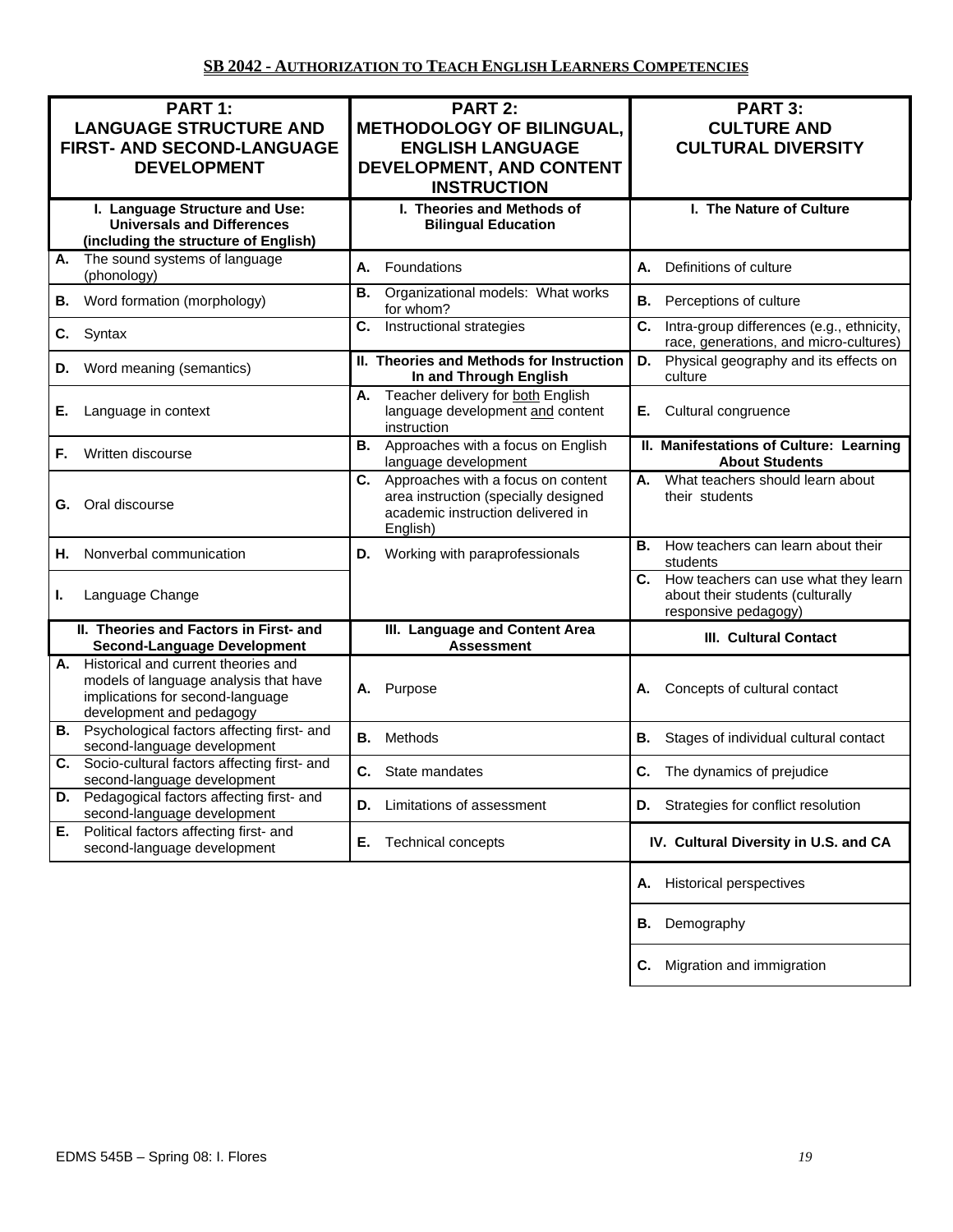# **PCP Rubric: Participation, Collaboration and Professionalism**

| <b>Attitude</b><br>Always displays a<br>Sometimes displays a<br>Seldom has a positive<br>attitude. Often is<br>Do you show a<br>positive attitude. May<br>positive attitude. May<br>positive attitude<br>offer constructive<br>offer constructive<br>critical. Does not offer<br>toward class, "the<br>criticism and include<br>criticism and include<br>alternative solutions to<br>work" and<br>alternatives that show<br>alternatives that show<br>criticism.<br>learning?<br>initiative.<br>initiative.<br>Attends every class,<br>Attends every class,<br><b>Participation</b><br>Is not always ready<br>always on time and<br>on time and prepared,<br>when class time<br>well prepared, and<br>and never leaves<br>begins. Doesn't give<br>Do you participate in<br>class discussions<br>never leaves early.<br>early. Gives most<br>full attention in class;<br>Gives closest<br>sometimes talks when<br>productively, sharing<br>attention to class<br>your knowledge and<br>attention to class<br>activities and<br>others are speaking.<br>understandings?<br>activities & speakers.<br>speakers.<br>Professionalism<br>Most of the time,<br>Seldom behaves,<br>Consistently behaves,<br>talks and works in a<br>behaves, talks and<br>talks, and works in a<br>professional manner,<br>works in a<br>professional manner,<br>Do you exhibit<br>professional<br>regardless of<br>regardless of<br>professional manner,<br>behavior at all<br>task/topic.<br>regardless of<br>task/topic.<br>times?<br>task/topic.<br>Consistently listens to,<br>Most of the time<br><b>Collaboration</b><br>Rarely listens to,<br>Can you monitor<br>shares with, and<br>listens to, shares with,<br>shares with, and<br>supports the efforts of<br>supports the efforts of<br>and adjust your<br>and supports the<br>others. Tries to keep<br>participation to<br>efforts of others, but<br>others. Is not always<br>allow for others'<br>people working well<br>sometimes is not a<br>a good team player.<br>ideas to be heard?<br>together.<br>good team member.<br>Are you supportive<br>of others' ideas<br>and work?<br>Most of the time<br><b>Contributions</b><br>Consistently provides<br>Rarely provides useful<br>Do you contribute<br>useful ideas; always<br>provides useful ideas<br>ideas; not always<br>to whole class and<br>focused. Reluctant to<br>stays focused on the<br>and stays focused. A<br>group work? Do<br>task. Exhibits a lot of<br>satisfactory group<br>participate. Lets<br>you "do your<br>effort and valuable<br>member who does<br>others take charge.<br>share"?<br>contributions.<br>what is required.<br>Consistently<br>Most of the time<br><b>Disposition</b><br>Rarely shows concern<br>toward teaching<br>demonstrates concern<br>demonstrates concern<br>in learning to teach all<br>in learning to teach all<br>in learning to teach all<br>children. Rarely<br>Do you exhibit a<br>children. Always<br>children. Often<br>demonstrates<br>positive disposition<br>demonstrates strong<br>demonstrates<br>commitment toward<br>towards teaching<br>commitment toward<br>commitment toward<br>developing (a) an<br>all students?<br>developing (a) an<br>developing (a) an<br>understanding of<br>children, (b) teaching<br>understanding of<br>understanding of<br>children, (b) teaching<br>children, (b) teaching<br>strategies, and (c)<br>strategies, and (c)<br>strategies, and (c)<br>knowledge of the<br>knowledge of the CA<br>knowledge of the<br>CSTP's, TPE's, and<br>Standards for the<br>CSTP's, TPE's, and<br><b>CA Content</b><br><b>Teaching Profession</b><br><b>CA Content</b><br>Standards.<br>(CSTP), Teacher<br>Standards.<br>Performance<br>Expectations (TPE),<br>and CA Standards.<br>Effectively participates<br>Leadership<br>Shows strength<br>Does not show<br>Do you interact<br>through leadership in<br>and contributes, but<br>leadership in any area<br>productively with<br>class activities; other<br>rarely shows<br>of class. |                  | Students are expected to actively participate, collaborate, and demonstrate professionalism at all times. |                     |                 |
|---------------------------------------------------------------------------------------------------------------------------------------------------------------------------------------------------------------------------------------------------------------------------------------------------------------------------------------------------------------------------------------------------------------------------------------------------------------------------------------------------------------------------------------------------------------------------------------------------------------------------------------------------------------------------------------------------------------------------------------------------------------------------------------------------------------------------------------------------------------------------------------------------------------------------------------------------------------------------------------------------------------------------------------------------------------------------------------------------------------------------------------------------------------------------------------------------------------------------------------------------------------------------------------------------------------------------------------------------------------------------------------------------------------------------------------------------------------------------------------------------------------------------------------------------------------------------------------------------------------------------------------------------------------------------------------------------------------------------------------------------------------------------------------------------------------------------------------------------------------------------------------------------------------------------------------------------------------------------------------------------------------------------------------------------------------------------------------------------------------------------------------------------------------------------------------------------------------------------------------------------------------------------------------------------------------------------------------------------------------------------------------------------------------------------------------------------------------------------------------------------------------------------------------------------------------------------------------------------------------------------------------------------------------------------------------------------------------------------------------------------------------------------------------------------------------------------------------------------------------------------------------------------------------------------------------------------------------------------------------------------------------------------------------------------------------------------------------------------------------------------------------------------------------------------------------------------------------------------------------------------------------------------------------------------------------------------------------------------------------------------------------------------------------------------------------------------------------------------------------------------------------------------------------------------------------------------------------------------------------------------------------------------------------------------------------------------------------------------------------------------------------------------------------------------------------------------------------------------------------------------------------------------------------------------------------------------------------------------------------------------------------|------------------|-----------------------------------------------------------------------------------------------------------|---------------------|-----------------|
|                                                                                                                                                                                                                                                                                                                                                                                                                                                                                                                                                                                                                                                                                                                                                                                                                                                                                                                                                                                                                                                                                                                                                                                                                                                                                                                                                                                                                                                                                                                                                                                                                                                                                                                                                                                                                                                                                                                                                                                                                                                                                                                                                                                                                                                                                                                                                                                                                                                                                                                                                                                                                                                                                                                                                                                                                                                                                                                                                                                                                                                                                                                                                                                                                                                                                                                                                                                                                                                                                                                                                                                                                                                                                                                                                                                                                                                                                                                                                                                                               | <b>Excellent</b> | Acceptable                                                                                                | <b>Unacceptable</b> | <b>Comments</b> |
|                                                                                                                                                                                                                                                                                                                                                                                                                                                                                                                                                                                                                                                                                                                                                                                                                                                                                                                                                                                                                                                                                                                                                                                                                                                                                                                                                                                                                                                                                                                                                                                                                                                                                                                                                                                                                                                                                                                                                                                                                                                                                                                                                                                                                                                                                                                                                                                                                                                                                                                                                                                                                                                                                                                                                                                                                                                                                                                                                                                                                                                                                                                                                                                                                                                                                                                                                                                                                                                                                                                                                                                                                                                                                                                                                                                                                                                                                                                                                                                                               |                  |                                                                                                           |                     |                 |
|                                                                                                                                                                                                                                                                                                                                                                                                                                                                                                                                                                                                                                                                                                                                                                                                                                                                                                                                                                                                                                                                                                                                                                                                                                                                                                                                                                                                                                                                                                                                                                                                                                                                                                                                                                                                                                                                                                                                                                                                                                                                                                                                                                                                                                                                                                                                                                                                                                                                                                                                                                                                                                                                                                                                                                                                                                                                                                                                                                                                                                                                                                                                                                                                                                                                                                                                                                                                                                                                                                                                                                                                                                                                                                                                                                                                                                                                                                                                                                                                               |                  |                                                                                                           |                     |                 |
|                                                                                                                                                                                                                                                                                                                                                                                                                                                                                                                                                                                                                                                                                                                                                                                                                                                                                                                                                                                                                                                                                                                                                                                                                                                                                                                                                                                                                                                                                                                                                                                                                                                                                                                                                                                                                                                                                                                                                                                                                                                                                                                                                                                                                                                                                                                                                                                                                                                                                                                                                                                                                                                                                                                                                                                                                                                                                                                                                                                                                                                                                                                                                                                                                                                                                                                                                                                                                                                                                                                                                                                                                                                                                                                                                                                                                                                                                                                                                                                                               |                  |                                                                                                           |                     |                 |
|                                                                                                                                                                                                                                                                                                                                                                                                                                                                                                                                                                                                                                                                                                                                                                                                                                                                                                                                                                                                                                                                                                                                                                                                                                                                                                                                                                                                                                                                                                                                                                                                                                                                                                                                                                                                                                                                                                                                                                                                                                                                                                                                                                                                                                                                                                                                                                                                                                                                                                                                                                                                                                                                                                                                                                                                                                                                                                                                                                                                                                                                                                                                                                                                                                                                                                                                                                                                                                                                                                                                                                                                                                                                                                                                                                                                                                                                                                                                                                                                               |                  |                                                                                                           |                     |                 |
|                                                                                                                                                                                                                                                                                                                                                                                                                                                                                                                                                                                                                                                                                                                                                                                                                                                                                                                                                                                                                                                                                                                                                                                                                                                                                                                                                                                                                                                                                                                                                                                                                                                                                                                                                                                                                                                                                                                                                                                                                                                                                                                                                                                                                                                                                                                                                                                                                                                                                                                                                                                                                                                                                                                                                                                                                                                                                                                                                                                                                                                                                                                                                                                                                                                                                                                                                                                                                                                                                                                                                                                                                                                                                                                                                                                                                                                                                                                                                                                                               |                  |                                                                                                           |                     |                 |
|                                                                                                                                                                                                                                                                                                                                                                                                                                                                                                                                                                                                                                                                                                                                                                                                                                                                                                                                                                                                                                                                                                                                                                                                                                                                                                                                                                                                                                                                                                                                                                                                                                                                                                                                                                                                                                                                                                                                                                                                                                                                                                                                                                                                                                                                                                                                                                                                                                                                                                                                                                                                                                                                                                                                                                                                                                                                                                                                                                                                                                                                                                                                                                                                                                                                                                                                                                                                                                                                                                                                                                                                                                                                                                                                                                                                                                                                                                                                                                                                               |                  |                                                                                                           |                     |                 |
|                                                                                                                                                                                                                                                                                                                                                                                                                                                                                                                                                                                                                                                                                                                                                                                                                                                                                                                                                                                                                                                                                                                                                                                                                                                                                                                                                                                                                                                                                                                                                                                                                                                                                                                                                                                                                                                                                                                                                                                                                                                                                                                                                                                                                                                                                                                                                                                                                                                                                                                                                                                                                                                                                                                                                                                                                                                                                                                                                                                                                                                                                                                                                                                                                                                                                                                                                                                                                                                                                                                                                                                                                                                                                                                                                                                                                                                                                                                                                                                                               |                  |                                                                                                           |                     |                 |
|                                                                                                                                                                                                                                                                                                                                                                                                                                                                                                                                                                                                                                                                                                                                                                                                                                                                                                                                                                                                                                                                                                                                                                                                                                                                                                                                                                                                                                                                                                                                                                                                                                                                                                                                                                                                                                                                                                                                                                                                                                                                                                                                                                                                                                                                                                                                                                                                                                                                                                                                                                                                                                                                                                                                                                                                                                                                                                                                                                                                                                                                                                                                                                                                                                                                                                                                                                                                                                                                                                                                                                                                                                                                                                                                                                                                                                                                                                                                                                                                               |                  |                                                                                                           |                     |                 |
|                                                                                                                                                                                                                                                                                                                                                                                                                                                                                                                                                                                                                                                                                                                                                                                                                                                                                                                                                                                                                                                                                                                                                                                                                                                                                                                                                                                                                                                                                                                                                                                                                                                                                                                                                                                                                                                                                                                                                                                                                                                                                                                                                                                                                                                                                                                                                                                                                                                                                                                                                                                                                                                                                                                                                                                                                                                                                                                                                                                                                                                                                                                                                                                                                                                                                                                                                                                                                                                                                                                                                                                                                                                                                                                                                                                                                                                                                                                                                                                                               |                  |                                                                                                           |                     |                 |
|                                                                                                                                                                                                                                                                                                                                                                                                                                                                                                                                                                                                                                                                                                                                                                                                                                                                                                                                                                                                                                                                                                                                                                                                                                                                                                                                                                                                                                                                                                                                                                                                                                                                                                                                                                                                                                                                                                                                                                                                                                                                                                                                                                                                                                                                                                                                                                                                                                                                                                                                                                                                                                                                                                                                                                                                                                                                                                                                                                                                                                                                                                                                                                                                                                                                                                                                                                                                                                                                                                                                                                                                                                                                                                                                                                                                                                                                                                                                                                                                               |                  |                                                                                                           |                     |                 |
|                                                                                                                                                                                                                                                                                                                                                                                                                                                                                                                                                                                                                                                                                                                                                                                                                                                                                                                                                                                                                                                                                                                                                                                                                                                                                                                                                                                                                                                                                                                                                                                                                                                                                                                                                                                                                                                                                                                                                                                                                                                                                                                                                                                                                                                                                                                                                                                                                                                                                                                                                                                                                                                                                                                                                                                                                                                                                                                                                                                                                                                                                                                                                                                                                                                                                                                                                                                                                                                                                                                                                                                                                                                                                                                                                                                                                                                                                                                                                                                                               |                  |                                                                                                           |                     |                 |
|                                                                                                                                                                                                                                                                                                                                                                                                                                                                                                                                                                                                                                                                                                                                                                                                                                                                                                                                                                                                                                                                                                                                                                                                                                                                                                                                                                                                                                                                                                                                                                                                                                                                                                                                                                                                                                                                                                                                                                                                                                                                                                                                                                                                                                                                                                                                                                                                                                                                                                                                                                                                                                                                                                                                                                                                                                                                                                                                                                                                                                                                                                                                                                                                                                                                                                                                                                                                                                                                                                                                                                                                                                                                                                                                                                                                                                                                                                                                                                                                               |                  |                                                                                                           |                     |                 |
|                                                                                                                                                                                                                                                                                                                                                                                                                                                                                                                                                                                                                                                                                                                                                                                                                                                                                                                                                                                                                                                                                                                                                                                                                                                                                                                                                                                                                                                                                                                                                                                                                                                                                                                                                                                                                                                                                                                                                                                                                                                                                                                                                                                                                                                                                                                                                                                                                                                                                                                                                                                                                                                                                                                                                                                                                                                                                                                                                                                                                                                                                                                                                                                                                                                                                                                                                                                                                                                                                                                                                                                                                                                                                                                                                                                                                                                                                                                                                                                                               |                  |                                                                                                           |                     |                 |
|                                                                                                                                                                                                                                                                                                                                                                                                                                                                                                                                                                                                                                                                                                                                                                                                                                                                                                                                                                                                                                                                                                                                                                                                                                                                                                                                                                                                                                                                                                                                                                                                                                                                                                                                                                                                                                                                                                                                                                                                                                                                                                                                                                                                                                                                                                                                                                                                                                                                                                                                                                                                                                                                                                                                                                                                                                                                                                                                                                                                                                                                                                                                                                                                                                                                                                                                                                                                                                                                                                                                                                                                                                                                                                                                                                                                                                                                                                                                                                                                               |                  |                                                                                                           |                     |                 |
|                                                                                                                                                                                                                                                                                                                                                                                                                                                                                                                                                                                                                                                                                                                                                                                                                                                                                                                                                                                                                                                                                                                                                                                                                                                                                                                                                                                                                                                                                                                                                                                                                                                                                                                                                                                                                                                                                                                                                                                                                                                                                                                                                                                                                                                                                                                                                                                                                                                                                                                                                                                                                                                                                                                                                                                                                                                                                                                                                                                                                                                                                                                                                                                                                                                                                                                                                                                                                                                                                                                                                                                                                                                                                                                                                                                                                                                                                                                                                                                                               |                  |                                                                                                           |                     |                 |
|                                                                                                                                                                                                                                                                                                                                                                                                                                                                                                                                                                                                                                                                                                                                                                                                                                                                                                                                                                                                                                                                                                                                                                                                                                                                                                                                                                                                                                                                                                                                                                                                                                                                                                                                                                                                                                                                                                                                                                                                                                                                                                                                                                                                                                                                                                                                                                                                                                                                                                                                                                                                                                                                                                                                                                                                                                                                                                                                                                                                                                                                                                                                                                                                                                                                                                                                                                                                                                                                                                                                                                                                                                                                                                                                                                                                                                                                                                                                                                                                               |                  |                                                                                                           |                     |                 |
|                                                                                                                                                                                                                                                                                                                                                                                                                                                                                                                                                                                                                                                                                                                                                                                                                                                                                                                                                                                                                                                                                                                                                                                                                                                                                                                                                                                                                                                                                                                                                                                                                                                                                                                                                                                                                                                                                                                                                                                                                                                                                                                                                                                                                                                                                                                                                                                                                                                                                                                                                                                                                                                                                                                                                                                                                                                                                                                                                                                                                                                                                                                                                                                                                                                                                                                                                                                                                                                                                                                                                                                                                                                                                                                                                                                                                                                                                                                                                                                                               |                  |                                                                                                           |                     |                 |
|                                                                                                                                                                                                                                                                                                                                                                                                                                                                                                                                                                                                                                                                                                                                                                                                                                                                                                                                                                                                                                                                                                                                                                                                                                                                                                                                                                                                                                                                                                                                                                                                                                                                                                                                                                                                                                                                                                                                                                                                                                                                                                                                                                                                                                                                                                                                                                                                                                                                                                                                                                                                                                                                                                                                                                                                                                                                                                                                                                                                                                                                                                                                                                                                                                                                                                                                                                                                                                                                                                                                                                                                                                                                                                                                                                                                                                                                                                                                                                                                               |                  |                                                                                                           |                     |                 |
|                                                                                                                                                                                                                                                                                                                                                                                                                                                                                                                                                                                                                                                                                                                                                                                                                                                                                                                                                                                                                                                                                                                                                                                                                                                                                                                                                                                                                                                                                                                                                                                                                                                                                                                                                                                                                                                                                                                                                                                                                                                                                                                                                                                                                                                                                                                                                                                                                                                                                                                                                                                                                                                                                                                                                                                                                                                                                                                                                                                                                                                                                                                                                                                                                                                                                                                                                                                                                                                                                                                                                                                                                                                                                                                                                                                                                                                                                                                                                                                                               |                  |                                                                                                           |                     |                 |
|                                                                                                                                                                                                                                                                                                                                                                                                                                                                                                                                                                                                                                                                                                                                                                                                                                                                                                                                                                                                                                                                                                                                                                                                                                                                                                                                                                                                                                                                                                                                                                                                                                                                                                                                                                                                                                                                                                                                                                                                                                                                                                                                                                                                                                                                                                                                                                                                                                                                                                                                                                                                                                                                                                                                                                                                                                                                                                                                                                                                                                                                                                                                                                                                                                                                                                                                                                                                                                                                                                                                                                                                                                                                                                                                                                                                                                                                                                                                                                                                               |                  |                                                                                                           |                     |                 |
|                                                                                                                                                                                                                                                                                                                                                                                                                                                                                                                                                                                                                                                                                                                                                                                                                                                                                                                                                                                                                                                                                                                                                                                                                                                                                                                                                                                                                                                                                                                                                                                                                                                                                                                                                                                                                                                                                                                                                                                                                                                                                                                                                                                                                                                                                                                                                                                                                                                                                                                                                                                                                                                                                                                                                                                                                                                                                                                                                                                                                                                                                                                                                                                                                                                                                                                                                                                                                                                                                                                                                                                                                                                                                                                                                                                                                                                                                                                                                                                                               |                  |                                                                                                           |                     |                 |
|                                                                                                                                                                                                                                                                                                                                                                                                                                                                                                                                                                                                                                                                                                                                                                                                                                                                                                                                                                                                                                                                                                                                                                                                                                                                                                                                                                                                                                                                                                                                                                                                                                                                                                                                                                                                                                                                                                                                                                                                                                                                                                                                                                                                                                                                                                                                                                                                                                                                                                                                                                                                                                                                                                                                                                                                                                                                                                                                                                                                                                                                                                                                                                                                                                                                                                                                                                                                                                                                                                                                                                                                                                                                                                                                                                                                                                                                                                                                                                                                               |                  |                                                                                                           |                     |                 |
|                                                                                                                                                                                                                                                                                                                                                                                                                                                                                                                                                                                                                                                                                                                                                                                                                                                                                                                                                                                                                                                                                                                                                                                                                                                                                                                                                                                                                                                                                                                                                                                                                                                                                                                                                                                                                                                                                                                                                                                                                                                                                                                                                                                                                                                                                                                                                                                                                                                                                                                                                                                                                                                                                                                                                                                                                                                                                                                                                                                                                                                                                                                                                                                                                                                                                                                                                                                                                                                                                                                                                                                                                                                                                                                                                                                                                                                                                                                                                                                                               |                  |                                                                                                           |                     |                 |
|                                                                                                                                                                                                                                                                                                                                                                                                                                                                                                                                                                                                                                                                                                                                                                                                                                                                                                                                                                                                                                                                                                                                                                                                                                                                                                                                                                                                                                                                                                                                                                                                                                                                                                                                                                                                                                                                                                                                                                                                                                                                                                                                                                                                                                                                                                                                                                                                                                                                                                                                                                                                                                                                                                                                                                                                                                                                                                                                                                                                                                                                                                                                                                                                                                                                                                                                                                                                                                                                                                                                                                                                                                                                                                                                                                                                                                                                                                                                                                                                               |                  |                                                                                                           |                     |                 |
|                                                                                                                                                                                                                                                                                                                                                                                                                                                                                                                                                                                                                                                                                                                                                                                                                                                                                                                                                                                                                                                                                                                                                                                                                                                                                                                                                                                                                                                                                                                                                                                                                                                                                                                                                                                                                                                                                                                                                                                                                                                                                                                                                                                                                                                                                                                                                                                                                                                                                                                                                                                                                                                                                                                                                                                                                                                                                                                                                                                                                                                                                                                                                                                                                                                                                                                                                                                                                                                                                                                                                                                                                                                                                                                                                                                                                                                                                                                                                                                                               |                  |                                                                                                           |                     |                 |
|                                                                                                                                                                                                                                                                                                                                                                                                                                                                                                                                                                                                                                                                                                                                                                                                                                                                                                                                                                                                                                                                                                                                                                                                                                                                                                                                                                                                                                                                                                                                                                                                                                                                                                                                                                                                                                                                                                                                                                                                                                                                                                                                                                                                                                                                                                                                                                                                                                                                                                                                                                                                                                                                                                                                                                                                                                                                                                                                                                                                                                                                                                                                                                                                                                                                                                                                                                                                                                                                                                                                                                                                                                                                                                                                                                                                                                                                                                                                                                                                               |                  |                                                                                                           |                     |                 |
|                                                                                                                                                                                                                                                                                                                                                                                                                                                                                                                                                                                                                                                                                                                                                                                                                                                                                                                                                                                                                                                                                                                                                                                                                                                                                                                                                                                                                                                                                                                                                                                                                                                                                                                                                                                                                                                                                                                                                                                                                                                                                                                                                                                                                                                                                                                                                                                                                                                                                                                                                                                                                                                                                                                                                                                                                                                                                                                                                                                                                                                                                                                                                                                                                                                                                                                                                                                                                                                                                                                                                                                                                                                                                                                                                                                                                                                                                                                                                                                                               |                  |                                                                                                           |                     |                 |
|                                                                                                                                                                                                                                                                                                                                                                                                                                                                                                                                                                                                                                                                                                                                                                                                                                                                                                                                                                                                                                                                                                                                                                                                                                                                                                                                                                                                                                                                                                                                                                                                                                                                                                                                                                                                                                                                                                                                                                                                                                                                                                                                                                                                                                                                                                                                                                                                                                                                                                                                                                                                                                                                                                                                                                                                                                                                                                                                                                                                                                                                                                                                                                                                                                                                                                                                                                                                                                                                                                                                                                                                                                                                                                                                                                                                                                                                                                                                                                                                               |                  |                                                                                                           |                     |                 |
|                                                                                                                                                                                                                                                                                                                                                                                                                                                                                                                                                                                                                                                                                                                                                                                                                                                                                                                                                                                                                                                                                                                                                                                                                                                                                                                                                                                                                                                                                                                                                                                                                                                                                                                                                                                                                                                                                                                                                                                                                                                                                                                                                                                                                                                                                                                                                                                                                                                                                                                                                                                                                                                                                                                                                                                                                                                                                                                                                                                                                                                                                                                                                                                                                                                                                                                                                                                                                                                                                                                                                                                                                                                                                                                                                                                                                                                                                                                                                                                                               |                  |                                                                                                           |                     |                 |
|                                                                                                                                                                                                                                                                                                                                                                                                                                                                                                                                                                                                                                                                                                                                                                                                                                                                                                                                                                                                                                                                                                                                                                                                                                                                                                                                                                                                                                                                                                                                                                                                                                                                                                                                                                                                                                                                                                                                                                                                                                                                                                                                                                                                                                                                                                                                                                                                                                                                                                                                                                                                                                                                                                                                                                                                                                                                                                                                                                                                                                                                                                                                                                                                                                                                                                                                                                                                                                                                                                                                                                                                                                                                                                                                                                                                                                                                                                                                                                                                               |                  |                                                                                                           |                     |                 |
|                                                                                                                                                                                                                                                                                                                                                                                                                                                                                                                                                                                                                                                                                                                                                                                                                                                                                                                                                                                                                                                                                                                                                                                                                                                                                                                                                                                                                                                                                                                                                                                                                                                                                                                                                                                                                                                                                                                                                                                                                                                                                                                                                                                                                                                                                                                                                                                                                                                                                                                                                                                                                                                                                                                                                                                                                                                                                                                                                                                                                                                                                                                                                                                                                                                                                                                                                                                                                                                                                                                                                                                                                                                                                                                                                                                                                                                                                                                                                                                                               |                  |                                                                                                           |                     |                 |
|                                                                                                                                                                                                                                                                                                                                                                                                                                                                                                                                                                                                                                                                                                                                                                                                                                                                                                                                                                                                                                                                                                                                                                                                                                                                                                                                                                                                                                                                                                                                                                                                                                                                                                                                                                                                                                                                                                                                                                                                                                                                                                                                                                                                                                                                                                                                                                                                                                                                                                                                                                                                                                                                                                                                                                                                                                                                                                                                                                                                                                                                                                                                                                                                                                                                                                                                                                                                                                                                                                                                                                                                                                                                                                                                                                                                                                                                                                                                                                                                               |                  |                                                                                                           |                     |                 |
|                                                                                                                                                                                                                                                                                                                                                                                                                                                                                                                                                                                                                                                                                                                                                                                                                                                                                                                                                                                                                                                                                                                                                                                                                                                                                                                                                                                                                                                                                                                                                                                                                                                                                                                                                                                                                                                                                                                                                                                                                                                                                                                                                                                                                                                                                                                                                                                                                                                                                                                                                                                                                                                                                                                                                                                                                                                                                                                                                                                                                                                                                                                                                                                                                                                                                                                                                                                                                                                                                                                                                                                                                                                                                                                                                                                                                                                                                                                                                                                                               |                  |                                                                                                           |                     |                 |
|                                                                                                                                                                                                                                                                                                                                                                                                                                                                                                                                                                                                                                                                                                                                                                                                                                                                                                                                                                                                                                                                                                                                                                                                                                                                                                                                                                                                                                                                                                                                                                                                                                                                                                                                                                                                                                                                                                                                                                                                                                                                                                                                                                                                                                                                                                                                                                                                                                                                                                                                                                                                                                                                                                                                                                                                                                                                                                                                                                                                                                                                                                                                                                                                                                                                                                                                                                                                                                                                                                                                                                                                                                                                                                                                                                                                                                                                                                                                                                                                               |                  |                                                                                                           |                     |                 |
|                                                                                                                                                                                                                                                                                                                                                                                                                                                                                                                                                                                                                                                                                                                                                                                                                                                                                                                                                                                                                                                                                                                                                                                                                                                                                                                                                                                                                                                                                                                                                                                                                                                                                                                                                                                                                                                                                                                                                                                                                                                                                                                                                                                                                                                                                                                                                                                                                                                                                                                                                                                                                                                                                                                                                                                                                                                                                                                                                                                                                                                                                                                                                                                                                                                                                                                                                                                                                                                                                                                                                                                                                                                                                                                                                                                                                                                                                                                                                                                                               |                  |                                                                                                           |                     |                 |
|                                                                                                                                                                                                                                                                                                                                                                                                                                                                                                                                                                                                                                                                                                                                                                                                                                                                                                                                                                                                                                                                                                                                                                                                                                                                                                                                                                                                                                                                                                                                                                                                                                                                                                                                                                                                                                                                                                                                                                                                                                                                                                                                                                                                                                                                                                                                                                                                                                                                                                                                                                                                                                                                                                                                                                                                                                                                                                                                                                                                                                                                                                                                                                                                                                                                                                                                                                                                                                                                                                                                                                                                                                                                                                                                                                                                                                                                                                                                                                                                               |                  |                                                                                                           |                     |                 |
|                                                                                                                                                                                                                                                                                                                                                                                                                                                                                                                                                                                                                                                                                                                                                                                                                                                                                                                                                                                                                                                                                                                                                                                                                                                                                                                                                                                                                                                                                                                                                                                                                                                                                                                                                                                                                                                                                                                                                                                                                                                                                                                                                                                                                                                                                                                                                                                                                                                                                                                                                                                                                                                                                                                                                                                                                                                                                                                                                                                                                                                                                                                                                                                                                                                                                                                                                                                                                                                                                                                                                                                                                                                                                                                                                                                                                                                                                                                                                                                                               |                  |                                                                                                           |                     |                 |
|                                                                                                                                                                                                                                                                                                                                                                                                                                                                                                                                                                                                                                                                                                                                                                                                                                                                                                                                                                                                                                                                                                                                                                                                                                                                                                                                                                                                                                                                                                                                                                                                                                                                                                                                                                                                                                                                                                                                                                                                                                                                                                                                                                                                                                                                                                                                                                                                                                                                                                                                                                                                                                                                                                                                                                                                                                                                                                                                                                                                                                                                                                                                                                                                                                                                                                                                                                                                                                                                                                                                                                                                                                                                                                                                                                                                                                                                                                                                                                                                               |                  |                                                                                                           |                     |                 |
|                                                                                                                                                                                                                                                                                                                                                                                                                                                                                                                                                                                                                                                                                                                                                                                                                                                                                                                                                                                                                                                                                                                                                                                                                                                                                                                                                                                                                                                                                                                                                                                                                                                                                                                                                                                                                                                                                                                                                                                                                                                                                                                                                                                                                                                                                                                                                                                                                                                                                                                                                                                                                                                                                                                                                                                                                                                                                                                                                                                                                                                                                                                                                                                                                                                                                                                                                                                                                                                                                                                                                                                                                                                                                                                                                                                                                                                                                                                                                                                                               |                  |                                                                                                           |                     |                 |
|                                                                                                                                                                                                                                                                                                                                                                                                                                                                                                                                                                                                                                                                                                                                                                                                                                                                                                                                                                                                                                                                                                                                                                                                                                                                                                                                                                                                                                                                                                                                                                                                                                                                                                                                                                                                                                                                                                                                                                                                                                                                                                                                                                                                                                                                                                                                                                                                                                                                                                                                                                                                                                                                                                                                                                                                                                                                                                                                                                                                                                                                                                                                                                                                                                                                                                                                                                                                                                                                                                                                                                                                                                                                                                                                                                                                                                                                                                                                                                                                               |                  |                                                                                                           |                     |                 |
|                                                                                                                                                                                                                                                                                                                                                                                                                                                                                                                                                                                                                                                                                                                                                                                                                                                                                                                                                                                                                                                                                                                                                                                                                                                                                                                                                                                                                                                                                                                                                                                                                                                                                                                                                                                                                                                                                                                                                                                                                                                                                                                                                                                                                                                                                                                                                                                                                                                                                                                                                                                                                                                                                                                                                                                                                                                                                                                                                                                                                                                                                                                                                                                                                                                                                                                                                                                                                                                                                                                                                                                                                                                                                                                                                                                                                                                                                                                                                                                                               |                  |                                                                                                           |                     |                 |
|                                                                                                                                                                                                                                                                                                                                                                                                                                                                                                                                                                                                                                                                                                                                                                                                                                                                                                                                                                                                                                                                                                                                                                                                                                                                                                                                                                                                                                                                                                                                                                                                                                                                                                                                                                                                                                                                                                                                                                                                                                                                                                                                                                                                                                                                                                                                                                                                                                                                                                                                                                                                                                                                                                                                                                                                                                                                                                                                                                                                                                                                                                                                                                                                                                                                                                                                                                                                                                                                                                                                                                                                                                                                                                                                                                                                                                                                                                                                                                                                               |                  |                                                                                                           |                     |                 |
|                                                                                                                                                                                                                                                                                                                                                                                                                                                                                                                                                                                                                                                                                                                                                                                                                                                                                                                                                                                                                                                                                                                                                                                                                                                                                                                                                                                                                                                                                                                                                                                                                                                                                                                                                                                                                                                                                                                                                                                                                                                                                                                                                                                                                                                                                                                                                                                                                                                                                                                                                                                                                                                                                                                                                                                                                                                                                                                                                                                                                                                                                                                                                                                                                                                                                                                                                                                                                                                                                                                                                                                                                                                                                                                                                                                                                                                                                                                                                                                                               |                  |                                                                                                           |                     |                 |
|                                                                                                                                                                                                                                                                                                                                                                                                                                                                                                                                                                                                                                                                                                                                                                                                                                                                                                                                                                                                                                                                                                                                                                                                                                                                                                                                                                                                                                                                                                                                                                                                                                                                                                                                                                                                                                                                                                                                                                                                                                                                                                                                                                                                                                                                                                                                                                                                                                                                                                                                                                                                                                                                                                                                                                                                                                                                                                                                                                                                                                                                                                                                                                                                                                                                                                                                                                                                                                                                                                                                                                                                                                                                                                                                                                                                                                                                                                                                                                                                               |                  |                                                                                                           |                     |                 |
|                                                                                                                                                                                                                                                                                                                                                                                                                                                                                                                                                                                                                                                                                                                                                                                                                                                                                                                                                                                                                                                                                                                                                                                                                                                                                                                                                                                                                                                                                                                                                                                                                                                                                                                                                                                                                                                                                                                                                                                                                                                                                                                                                                                                                                                                                                                                                                                                                                                                                                                                                                                                                                                                                                                                                                                                                                                                                                                                                                                                                                                                                                                                                                                                                                                                                                                                                                                                                                                                                                                                                                                                                                                                                                                                                                                                                                                                                                                                                                                                               |                  |                                                                                                           |                     |                 |
|                                                                                                                                                                                                                                                                                                                                                                                                                                                                                                                                                                                                                                                                                                                                                                                                                                                                                                                                                                                                                                                                                                                                                                                                                                                                                                                                                                                                                                                                                                                                                                                                                                                                                                                                                                                                                                                                                                                                                                                                                                                                                                                                                                                                                                                                                                                                                                                                                                                                                                                                                                                                                                                                                                                                                                                                                                                                                                                                                                                                                                                                                                                                                                                                                                                                                                                                                                                                                                                                                                                                                                                                                                                                                                                                                                                                                                                                                                                                                                                                               |                  |                                                                                                           |                     |                 |
|                                                                                                                                                                                                                                                                                                                                                                                                                                                                                                                                                                                                                                                                                                                                                                                                                                                                                                                                                                                                                                                                                                                                                                                                                                                                                                                                                                                                                                                                                                                                                                                                                                                                                                                                                                                                                                                                                                                                                                                                                                                                                                                                                                                                                                                                                                                                                                                                                                                                                                                                                                                                                                                                                                                                                                                                                                                                                                                                                                                                                                                                                                                                                                                                                                                                                                                                                                                                                                                                                                                                                                                                                                                                                                                                                                                                                                                                                                                                                                                                               |                  |                                                                                                           |                     |                 |
|                                                                                                                                                                                                                                                                                                                                                                                                                                                                                                                                                                                                                                                                                                                                                                                                                                                                                                                                                                                                                                                                                                                                                                                                                                                                                                                                                                                                                                                                                                                                                                                                                                                                                                                                                                                                                                                                                                                                                                                                                                                                                                                                                                                                                                                                                                                                                                                                                                                                                                                                                                                                                                                                                                                                                                                                                                                                                                                                                                                                                                                                                                                                                                                                                                                                                                                                                                                                                                                                                                                                                                                                                                                                                                                                                                                                                                                                                                                                                                                                               |                  |                                                                                                           |                     |                 |
|                                                                                                                                                                                                                                                                                                                                                                                                                                                                                                                                                                                                                                                                                                                                                                                                                                                                                                                                                                                                                                                                                                                                                                                                                                                                                                                                                                                                                                                                                                                                                                                                                                                                                                                                                                                                                                                                                                                                                                                                                                                                                                                                                                                                                                                                                                                                                                                                                                                                                                                                                                                                                                                                                                                                                                                                                                                                                                                                                                                                                                                                                                                                                                                                                                                                                                                                                                                                                                                                                                                                                                                                                                                                                                                                                                                                                                                                                                                                                                                                               |                  |                                                                                                           |                     |                 |
|                                                                                                                                                                                                                                                                                                                                                                                                                                                                                                                                                                                                                                                                                                                                                                                                                                                                                                                                                                                                                                                                                                                                                                                                                                                                                                                                                                                                                                                                                                                                                                                                                                                                                                                                                                                                                                                                                                                                                                                                                                                                                                                                                                                                                                                                                                                                                                                                                                                                                                                                                                                                                                                                                                                                                                                                                                                                                                                                                                                                                                                                                                                                                                                                                                                                                                                                                                                                                                                                                                                                                                                                                                                                                                                                                                                                                                                                                                                                                                                                               |                  |                                                                                                           |                     |                 |
|                                                                                                                                                                                                                                                                                                                                                                                                                                                                                                                                                                                                                                                                                                                                                                                                                                                                                                                                                                                                                                                                                                                                                                                                                                                                                                                                                                                                                                                                                                                                                                                                                                                                                                                                                                                                                                                                                                                                                                                                                                                                                                                                                                                                                                                                                                                                                                                                                                                                                                                                                                                                                                                                                                                                                                                                                                                                                                                                                                                                                                                                                                                                                                                                                                                                                                                                                                                                                                                                                                                                                                                                                                                                                                                                                                                                                                                                                                                                                                                                               |                  |                                                                                                           |                     |                 |
|                                                                                                                                                                                                                                                                                                                                                                                                                                                                                                                                                                                                                                                                                                                                                                                                                                                                                                                                                                                                                                                                                                                                                                                                                                                                                                                                                                                                                                                                                                                                                                                                                                                                                                                                                                                                                                                                                                                                                                                                                                                                                                                                                                                                                                                                                                                                                                                                                                                                                                                                                                                                                                                                                                                                                                                                                                                                                                                                                                                                                                                                                                                                                                                                                                                                                                                                                                                                                                                                                                                                                                                                                                                                                                                                                                                                                                                                                                                                                                                                               |                  |                                                                                                           |                     |                 |
|                                                                                                                                                                                                                                                                                                                                                                                                                                                                                                                                                                                                                                                                                                                                                                                                                                                                                                                                                                                                                                                                                                                                                                                                                                                                                                                                                                                                                                                                                                                                                                                                                                                                                                                                                                                                                                                                                                                                                                                                                                                                                                                                                                                                                                                                                                                                                                                                                                                                                                                                                                                                                                                                                                                                                                                                                                                                                                                                                                                                                                                                                                                                                                                                                                                                                                                                                                                                                                                                                                                                                                                                                                                                                                                                                                                                                                                                                                                                                                                                               |                  |                                                                                                           |                     |                 |
|                                                                                                                                                                                                                                                                                                                                                                                                                                                                                                                                                                                                                                                                                                                                                                                                                                                                                                                                                                                                                                                                                                                                                                                                                                                                                                                                                                                                                                                                                                                                                                                                                                                                                                                                                                                                                                                                                                                                                                                                                                                                                                                                                                                                                                                                                                                                                                                                                                                                                                                                                                                                                                                                                                                                                                                                                                                                                                                                                                                                                                                                                                                                                                                                                                                                                                                                                                                                                                                                                                                                                                                                                                                                                                                                                                                                                                                                                                                                                                                                               |                  |                                                                                                           |                     |                 |
| your peers and shov<br>students respect you<br>leadership qualities.<br>leadership initiative?<br>as a leader.                                                                                                                                                                                                                                                                                                                                                                                                                                                                                                                                                                                                                                                                                                                                                                                                                                                                                                                                                                                                                                                                                                                                                                                                                                                                                                                                                                                                                                                                                                                                                                                                                                                                                                                                                                                                                                                                                                                                                                                                                                                                                                                                                                                                                                                                                                                                                                                                                                                                                                                                                                                                                                                                                                                                                                                                                                                                                                                                                                                                                                                                                                                                                                                                                                                                                                                                                                                                                                                                                                                                                                                                                                                                                                                                                                                                                                                                                                |                  |                                                                                                           |                     |                 |

**Students are expected to actively participate, collaborate, and demonstrate professionalism at all times.**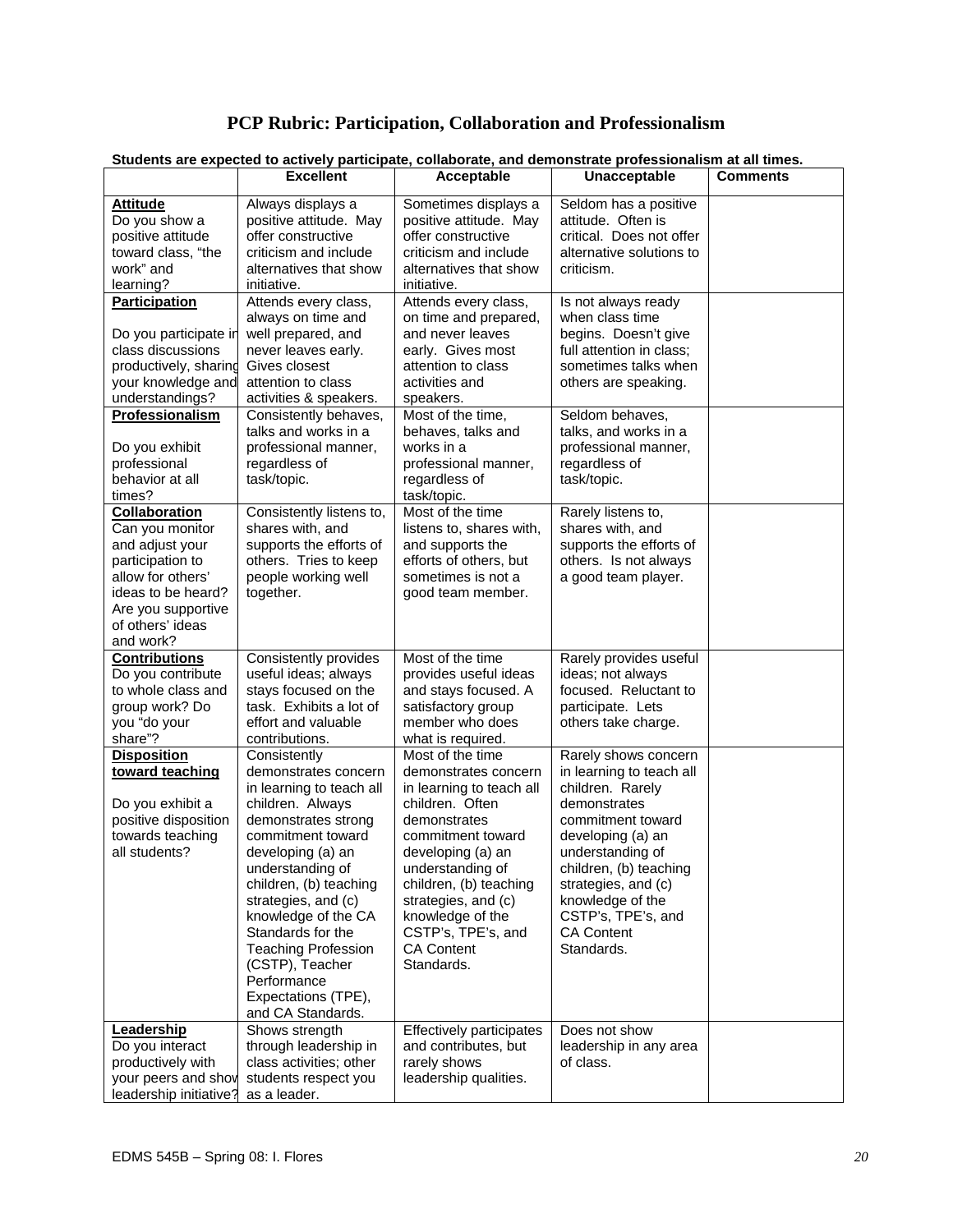## **EDMS 545B COURSE SCHEDULE OF TOPICS AND ASSIGNMENTS: SPRING 2008**

| <b>DATE</b> | <b>COURSE TOPICS &amp; ASSIGNMENTS</b>                                                                 | <b>CHAPTERS</b> |
|-------------|--------------------------------------------------------------------------------------------------------|-----------------|
| 1/28/08     | Possible Outcomes: Your Goals and Course Goals                                                         |                 |
|             | • Orientation to Class; index card IDs                                                                 |                 |
|             | • Participation and Collaboration                                                                      | 1 and $2$       |
|             | • Concept Mapping                                                                                      |                 |
|             | • The Learning Cycle Model of Instruction                                                              |                 |
|             | • Instructor Led Learning Cycle Lesson on Matter                                                       |                 |
|             | • Divide into pairs (teams) for Leadership of Hands-on Learning Cycle Lessons                          |                 |
|             | • Divide into groups of 4 for Year-Long Curriculum                                                     |                 |
|             | • Text Overview                                                                                        |                 |
|             | • Bring Science Framework to next clas and download, print out and brind CA                            |                 |
|             | Science Content Standards, Grades K-6 to next class (access from home page                             |                 |
|             | of WebCT or http://www.cde.ca.gov/be/st/ss/scmain.asp                                                  |                 |
|             | For next session: Write Big Ideas Paper on Ch 1 or 2 in Blue Book.                                     |                 |
| 2/04/08     | Turn in Reading Journal                                                                                |                 |
|             | • Writing learning objectives, science concepts and Essential Questions                                |                 |
|             | • Instructor Led Learning Cycle Lesson on Landforms                                                    | $3$ and $4$     |
|             | • Team time for Learning Cycle Lessons                                                                 |                 |
|             | • A Private Universe: Minds of Their Own                                                               |                 |
|             | • Science Framework Discussion: Do Part A - Framework Summary Response                                 |                 |
|             | • Each person - bring Science Framework & Content Standards to all classes                             |                 |
|             |                                                                                                        |                 |
|             | For next session: Draw Concept Map on Ch 3 or 4 in Blue Book.                                          |                 |
| 2/11/08     | Class to Meet at Jack' Pond Nature Center                                                              | $5$ and $6$     |
|             | • Turn in Reading Journal.<br>• Nature Center Lesson Activities                                        | Comp.           |
|             |                                                                                                        | Communic.       |
|             | • Science Framework: Do Part B - Grade Level Science Standards Response                                | <b>Booklet</b>  |
|             | For next session: Write Big Ideas Paper on Ch 5 or 6 in Blue Book.                                     |                 |
| 2/18/08     | Turn in Reading Journal                                                                                |                 |
|             | • Science Process Skills and Scientific Attitudes                                                      |                 |
|             | • Science Content Standards Overview and Activity                                                      | $7$ and $8$     |
|             | • Instructor Led Learning Cycle Lesson on Heat Transfer (in Ch. 5)                                     |                 |
|             | • Team 1 Learning Cycle Lesson on topic from Ch. 6                                                     |                 |
|             | • Team time for Science Framework and Standards Activity, Part C                                       |                 |
|             |                                                                                                        |                 |
| 2/25/08     | For next session: Draw Concept Map on Ch 7 or 8 in Blue Book.<br>Turn in Reading Journal               |                 |
|             | • Turn in Framework Summary Response and Grade Level Sci Standard Response                             |                 |
|             | • Science Framework and Standards Activity Presentations - Part C                                      | 9 and 10        |
|             | • Teaching English Language Learners in Science                                                        |                 |
|             | • Instructor Led Learning Cycle Lesson on Electricity (in Ch. 7)                                       | Framework       |
|             | • Team 2 Learning Cycle Lesson on topic from Ch. 8                                                     | $1 - 22$        |
|             | • Team time for Learning Cycle Lessons                                                                 |                 |
|             |                                                                                                        |                 |
|             | For next session: Write Big Ideas Paper on Ch 9 or 10 in Blue Book.                                    |                 |
| 3/03/08     | Turn in Reading Journal                                                                                |                 |
|             | • Work on Science Curriculum: Grade Level Groups                                                       | 11 and 12       |
|             | • Performance Assessments                                                                              |                 |
|             | • Developing Criteria for Assessing Learning and Using Rubrics to Show Criteria                        |                 |
|             | • Instructor Led Learning Cycle Lesson on Light (in Ch. 9)                                             |                 |
|             | • Team 3 Learning Cycle Lesson on topic from Ch. 10                                                    |                 |
|             | • Team time for Learning Cycle Lessons<br>• Communication Basics: Overview of Nonviolent Communication |                 |
|             | For next session: Draw Concept Map on Ch 11 or 12 in Blue Book.                                        |                 |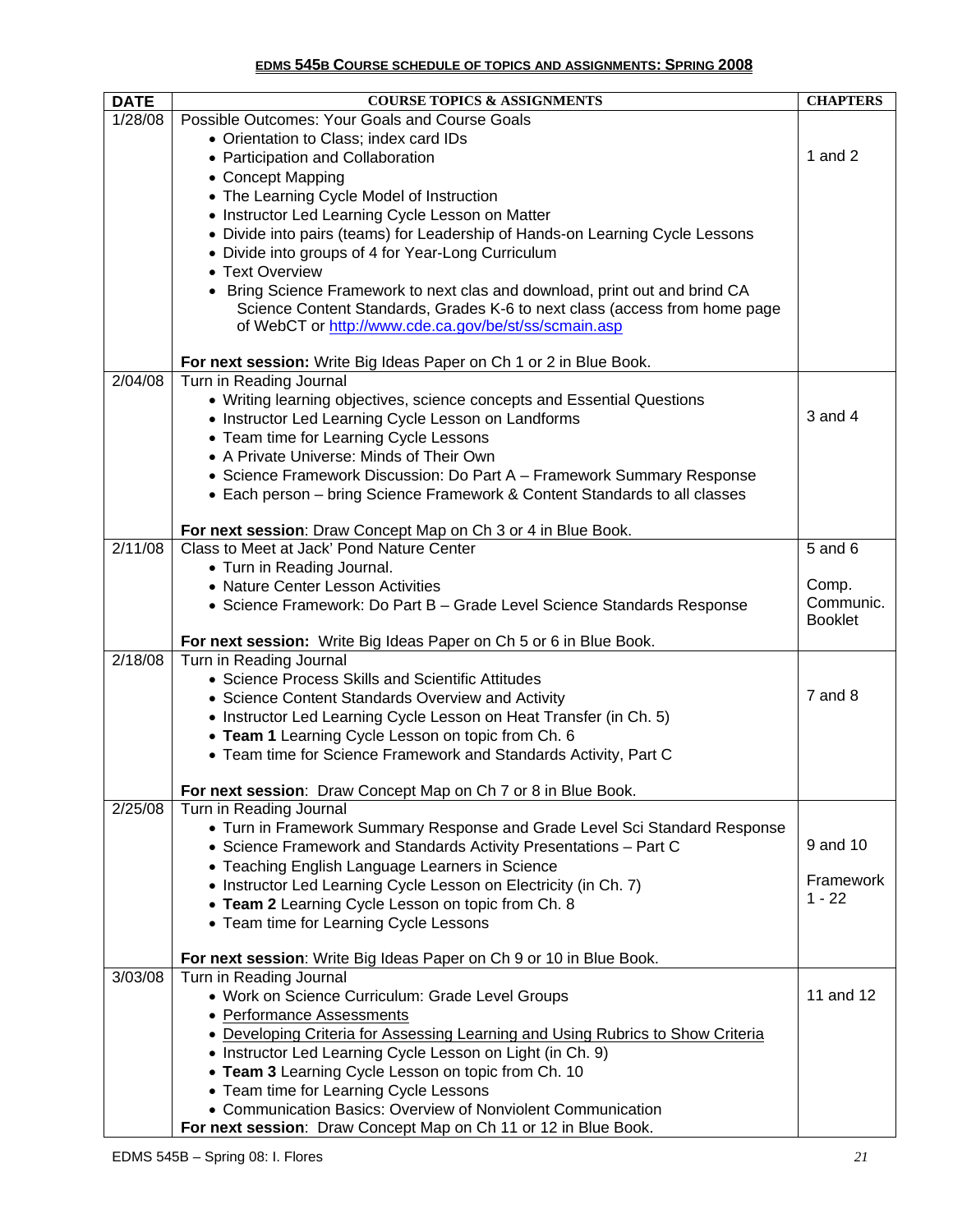| 3/10/08<br>3/17/08 | Turn in Reading Journal<br>• NSTA Position Statements on Elementary Science and Assessments<br>• Integrating Writing into Science Activities<br>• Work on Science Curriculum Unit: Grade Level Groups<br>• Instructor Led Learning Cycle Lesson on Flight (in Ch. 11)<br>• Team 4 Learning Cycle Lesson on topic from Ch. 11<br>• Select Partners for Science Exploratorium (work in pairs)<br>For next session: Write Big Ideas Paper on Ch 13 or 14 in Blue Book.<br>Turn in Reading Journal<br>Mid-Class Check<br>Work on Science Curriculum: Grade Level Groups<br>Instructor Led Learning Cycle Lesson on Sun, Moon and Stars (Ch. 14) | 13 and 14<br>15 and 16 |
|--------------------|---------------------------------------------------------------------------------------------------------------------------------------------------------------------------------------------------------------------------------------------------------------------------------------------------------------------------------------------------------------------------------------------------------------------------------------------------------------------------------------------------------------------------------------------------------------------------------------------------------------------------------------------|------------------------|
|                    | Team 5 Learning Cycle Lesson on topic from Ch. 13<br>Inclusion and Teaching Science to Students with Special Needs<br>Science Exploratorium Planning time<br>For next session: Draw Concept Map on Ch 15 or 16 in Blue Book.                                                                                                                                                                                                                                                                                                                                                                                                                |                        |
| 3/24/08            | Turn in Reading Journal<br>• Work on Science Curriculum Unit: Grade Level Groups<br>• Instructor Led Learning Cycle Lesson on Geology (Ch. 15)<br>• Team 6 Learning Cycle Lesson on topic from Ch. 16<br>• Science Exploratorium Planning time<br>For next session: Write Big Ideas Paper on Ch 17 or 18 in Blue Book.                                                                                                                                                                                                                                                                                                                      | 17 and 18              |
| 4/07/08            | Turn in Reading Journal<br>• Science Projects, Student Research, Science Fairs<br>• Safety in the Elementary Science Classroom<br>• Instructor Led Learning Cycle Lesson on Plants (Ch. 18)<br>• Team 7 Learning Cycle Lesson on topic from Ch. 17<br>• Complete Exploratorium Lesson Plans                                                                                                                                                                                                                                                                                                                                                 | 19 and 20              |
|                    | For next session: Draw Concept Map on Ch 19 or 20 in Blue Book.                                                                                                                                                                                                                                                                                                                                                                                                                                                                                                                                                                             |                        |
| 4/14/08            | Turn in Reading Journal<br>• Turn in 2 copies of Curriculum Unit/Grade in class.<br>• Turn in 1 page Lesson for Science Exploratorium and 1/2-1 page "Data Sheet"<br>• Benchmarks<br>• National Science Education Standards                                                                                                                                                                                                                                                                                                                                                                                                                 | 21                     |
|                    | • Instructor Led Learning Cycle Lesson on Bones (Ch. 21)<br>• Team 8 Learning Cycle Lesson on topic from Ch. 19 or 20<br>• Finalize Exploratoriums<br>• Begin Course Reflection<br>• For Session 13 (April 28): Prepare drafts of TPE 1A and TPE 5 responses                                                                                                                                                                                                                                                                                                                                                                                |                        |
|                    |                                                                                                                                                                                                                                                                                                                                                                                                                                                                                                                                                                                                                                             |                        |
| 4/21/08            | For next session: Write Big Ideas Paper on Ch 21 in Blue Book.<br>Meet at Live Oak Elementary (Fallbrook) at 11:45 am                                                                                                                                                                                                                                                                                                                                                                                                                                                                                                                       |                        |
|                    | Turn in Reading Journal                                                                                                                                                                                                                                                                                                                                                                                                                                                                                                                                                                                                                     |                        |
|                    | Turn in Final copy of Science Curriculum<br>Turn in Learning Cycle Lesson Drawings and Explanations                                                                                                                                                                                                                                                                                                                                                                                                                                                                                                                                         |                        |
|                    | Bring copies of Data Sheets for the elementary children<br>$\bullet$                                                                                                                                                                                                                                                                                                                                                                                                                                                                                                                                                                        |                        |
|                    | Upload Exploratorium Lesson Plan and Data Sheet to WebCT Discussion Thread                                                                                                                                                                                                                                                                                                                                                                                                                                                                                                                                                                  |                        |
| 4/28/08            | Meet in Computer Lab (Location TBD)<br>• Turn in Course Reflection                                                                                                                                                                                                                                                                                                                                                                                                                                                                                                                                                                          |                        |
|                    | • Turn in Exploratorium Reflection; Exploratorium Discussion                                                                                                                                                                                                                                                                                                                                                                                                                                                                                                                                                                                |                        |
|                    | • Bring TPE response drafts for TPE 1A Science and TPE 5 Student Engagement.<br>• Course evaluation.                                                                                                                                                                                                                                                                                                                                                                                                                                                                                                                                        |                        |
|                    |                                                                                                                                                                                                                                                                                                                                                                                                                                                                                                                                                                                                                                             |                        |